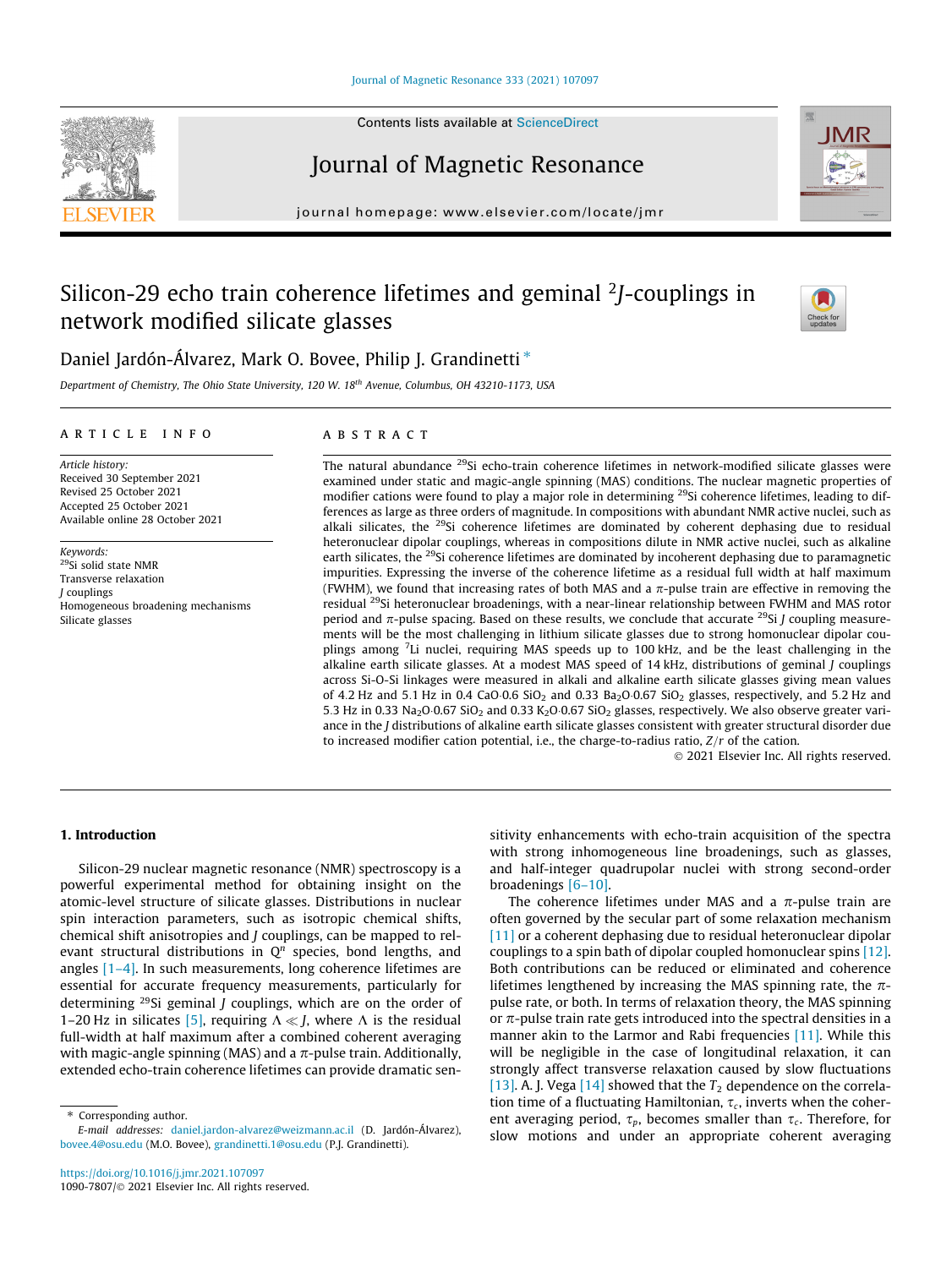<span id="page-1-0"></span>scheme,  $T_2$  is not locked at the rigid lattice limit but passes through a minimum and grows with shorter  $\tau_c$  values according to

$$
\frac{1}{T_2} \sim \delta^2 \tau_p^2 / \tau_c, \tag{1}
$$

where  $\delta$  is the magnitude of the fluctuating Hamiltonian.

In this paper, we (a) examine the mechanisms responsible for <sup>29</sup>Si  $\pi$ -pulse echo train coherence lifetimes in a series of alkali and alkaline earth silicate glasses under static and magic-angle spinning conditions, (b) determine how decay constants associated with these processes are related to local structure and dynamics, and (c) develop strategies for lengthening coherence lifetimes to enable accurate and precise measure of geminal J couplings between 29Si nuclei across the Si-O-Si linkage [\[2,5,15\]](#page-10-0) in network modified silicate glasses.

In these efforts, we find that measuring the coherence lifetime under a  $\pi$ -pulse echo train with the Carr-Purcell-Meiboom-Gill (CPMG) sequence can be complicated by rf inhomogeneities, which introduce stimulated echoes, whose decay is governed by a mix of longitudinal and transverse relaxation. For this reason, we employ the Phase Incremented Echo Train Acquisition [\[16\]](#page-10-0) (PIETA) sequence, which eliminates these stimulated echo artifacts and provides a more accurate measure of the spin-echo decays and any J modulations. While PIETA gives a more accurate measurement of the upper limit for the echo train coherence lifetime, inhomogeneities in the rf field strength can still bias the measured lifetime toward lower values.

## 2. Methods

# 2.1. Silicate glass preparation

Table 1 gives the compositions of the series of alkali and alkaline earth silicate glass samples prepared for this study. The addition of the alkali or alkaline earth oxides to a silica melt causes depolymerization of the silicate network. This depolymerization leads to the formation of five types of  $SiO<sub>4</sub>$  tetrahedra, each characterized by its connectivity, i.e., the number of oxygen that are corner-linked to other tetrahedral [\[17,18\].](#page-10-0) These are designated with the notation  $Q^n$ , where  $n(\sim 0-4)$  represents the number of bridging oxygen per tetrahedron.

Prior to synthesis, the precursors  $Li<sub>2</sub>CO<sub>3</sub>$  (Aldrich, ACS reagent grade),  $Na<sub>2</sub>CO<sub>3</sub>$  (Aldrich, 99.99%), CaCO<sub>3</sub> (Aldrich, ACS reagent grade), BaCO<sub>3</sub> (Alfa Aesar, 99.997%), K<sub>2</sub>CO<sub>3</sub> (Aldrich, ACS reagent grade) and  $SiO<sub>2</sub>$  (Alfa Aesar, 99.99%) were placed in a dehydrating oven under vacuum and at 100 $\degree$ C overnight to remove water from the materials. Stoichiometric amounts were ground together to ensure homogeneity, and decarbonated overnight. Decarbonization of Li<sub>2</sub>CO<sub>3</sub> and CaCO<sub>3</sub> was done at 900 °C, Na<sub>2</sub>CO<sub>3</sub> at 700 °C,  $K_2CO_3$  at 950 °C and BaCO<sub>3</sub> at 1300 °C. Batches of approximately 6 g were melted in a 20 cm<sup>3</sup> platinum crucible at the temperatures given in Table 1 for 30 min before quenching into a glass by placing the bottom of the crucible in water. This melt procedure was repeated 1 to 3 times, depending on the glass composition, as indicated in Table 1.

All but two glasses were subsequently ground with  $\sim$ 8 mmol/mol CoO (Alfa Aesar, 99.9995%) followed by another melt and quench procedure to enhance longitudinal relaxation rates. The CoO-doped glass compositions are designated with an asterisk. All doped glasses had a blue tint. In the case of the calcium silicate glass, this CoO doping reduced the spin-lattice relaxation time of <sup>29</sup>Si from 2260 s to 37 s. The importance of using Co(II) as the paramagnetic dopant is that it significantly reduces the <sup>29</sup>Si  $T_1$  times while causing only minor decreases in  $T_2$  (see [Table 4\)](#page-5-0). Despite attempts to clean

#### Table 1

Sample identification and compositions along with melt procedure used in this study. Compositions marked with an asterisk are doped with 8 mmol/mol of CoO. The number of times the melt procedure was repeated for each glass composition is given in parentheses next to the melt temperature,  $T_m$ , in the last column.

| Sample ID                                                                                   | Composition                                                                                                                                                                                                                                                                                                                                                                 | $T_m$ /°C                                                                                                                                |
|---------------------------------------------------------------------------------------------|-----------------------------------------------------------------------------------------------------------------------------------------------------------------------------------------------------------------------------------------------------------------------------------------------------------------------------------------------------------------------------|------------------------------------------------------------------------------------------------------------------------------------------|
| 33Na:67Si<br>40Ca:60Si<br>33Li:67Si*<br>33Na:67Si*<br>33K:67Si*<br>40Ca:60Si*<br>33Ba:67Si* | 0.33 Na <sub>2</sub> O 0.67 SiO <sub>2</sub><br>0.4 CaO 0.6 SiO <sub>2</sub><br>0.327 Li <sub>2</sub> O 0.665 SiO <sub>2</sub> 0.008 CoO<br>0.327 Na <sub>2</sub> O 0.665 SiO <sub>2</sub> 0.008 CoO<br>0.327K <sub>2</sub> O.0.665 SiO <sub>2</sub> .0.008 CoO<br>0.397 CaO.0.595 SiO <sub>2</sub> .0.008 CoO<br>0.327 Ba <sub>2</sub> O.0.665 SiO <sub>2</sub> .0.008 CoO | 1100 ( $\times$ 2)<br>1550 ( $\times$ 3)<br>1200 ( $\times$ 2)<br>1100 $(x1)$<br>1300 ( $\times$ 2)<br>1550 $(x1)$<br>1500 ( $\times$ 2) |
|                                                                                             |                                                                                                                                                                                                                                                                                                                                                                             |                                                                                                                                          |

the platinum crucibles in hydrofluoric acid after each synthesis, some paramagnetic contaminants leached out of the crucibles and into the melts during glass synthesis. This contamination may be responsible for some variation in paramagnetic concentrations of the samples.

### 2.2. NMR measurements

Nuclear magnetic resonance spectroscopy measurements were performed at room temperature on a hybrid Tecmag Apollo-Chemagnetics CMX II 9.4 T NMR spectrometer using a 4 mm Chemagnetics MAS probe. Glass samples were ground and packed in NMR rotors under inert conditions in a nitrogen-filled glove box. Undoped samples were measured on a Bruker Avance III HD 9:4 T NMR spectrometer using a 7 mm Bruker MAS probe. The stability of the spinning speed was  $\pm$ 2 Hz. The magic angle was set with the <sup>2</sup>H signal of deuterated hexamethylbenzene.

The natural abundance <sup>29</sup>Si static and MAS spectra are shown in Fig. S1 of the Supplemental Material. The line shapes of the highest speed MAS spectra are unresolved as inhomogeneous broadenings dominate due to a distribution of isotropic chemical shifts [\[19\].](#page-11-0) With all glasses at or near the disilicate composition, these spectra are dominated by  $Q^3$  sites, which span a range of  $-94$  ppm to  $-89$  ppm. The isotropic line widths for the modified silicate glasses increase with increasing cation potential (i.e., the charge-to-radius ratio,  $Z/r$ ) of the modifier cations, which cause greater depolymerization of the silicate network  $[19]$ . The full width at half maxima of the MAS spectra, given in [Table 2,](#page-2-0) range from around 10 ppm for glasses with lower potential modifiers, such as potassium and sodium, to around 20 ppm for glasses with the higher potential modifiers, such as calcium.

## 2.2.1. Magnetization recovery

Longitudinal magnetization recoveries were measured using the saturation recovery sequence [\[20\]](#page-11-0) with logarithmically spaced recovery times. The <sup>29</sup>Si  $T_1$  measurements were performed with CPMG echo train acquisition for signal enhancement. Experimental acquisition parameters are summarized in Table S1 of the Supplemental Material. The  $\pi/2$  pulse lengths for <sup>29</sup>Si varied from 6.5 to 7.6 µs. All <sup>7</sup>Li NMR transitions were excited with  $\pi/2$  pulse lengths of 7.5  $\mu$ s. For <sup>23</sup>Na, only the central  $m_l = -\frac{1}{2} \rightarrow \frac{1}{2}$  transition was excited using a selective  $\pi/2$  pulse of 10 µs duration. Magnetization recoveries were fit to the stretched exponential function,

$$
M_z(t) = M_z(\infty) \cdot \left[1 - \exp\left[-(t/T_1)^{\beta_1}\right]\right],\tag{2}
$$

where  $T_1$  is the longitudinal magnetization recovery time and  $\beta_1$  is the Kohlrausch exponent. The stretched exponential function is used to account for a distribution of relaxation times. The best-fit parameters are given in [Table 2](#page-2-0).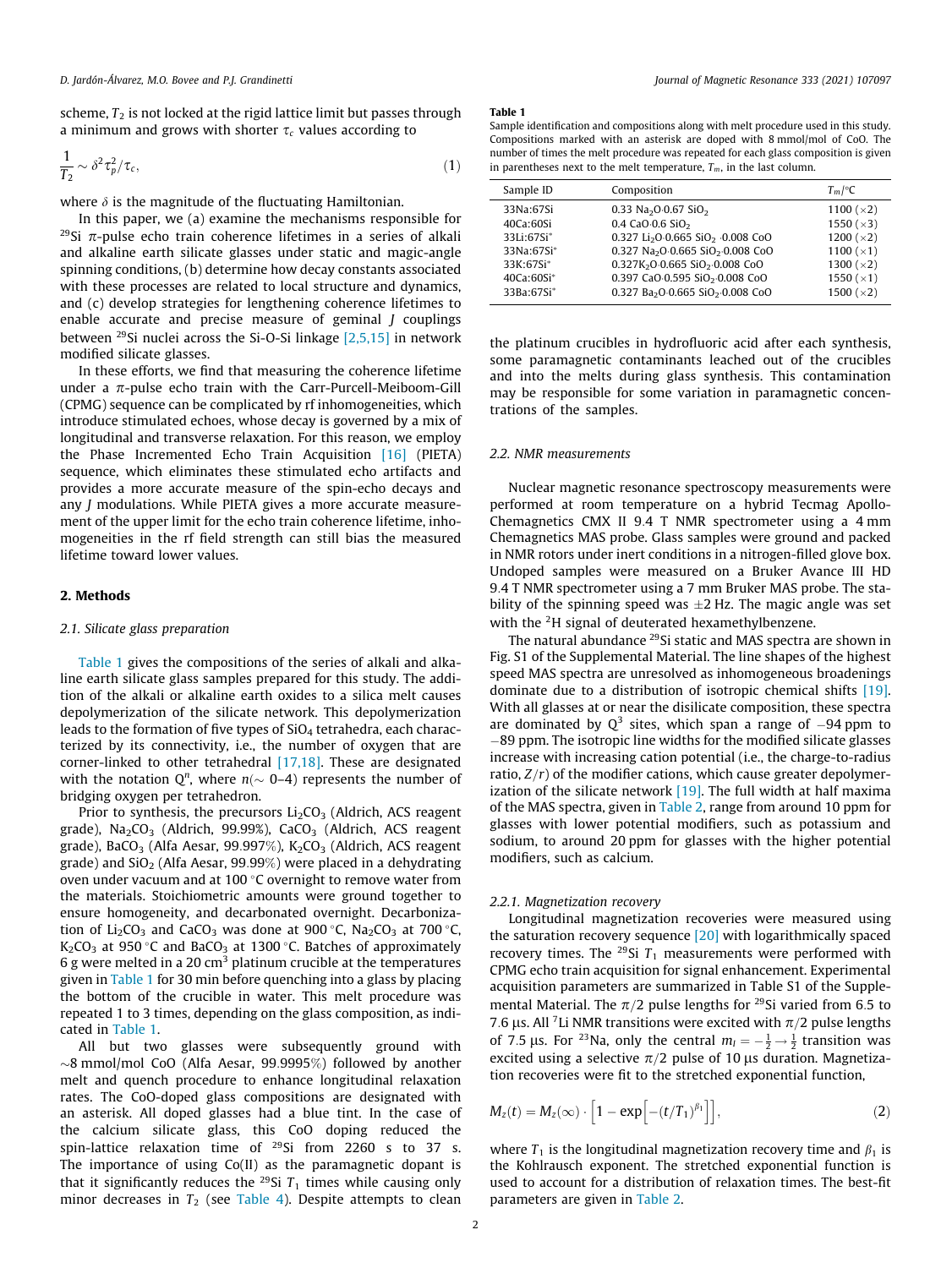<span id="page-2-0"></span>The NMR line shape modes,  $\delta_{\rm iso}^{\rm (mode)}$ , full width at half maxima,  $\Delta \delta^{\rm MAS}$ , and spin-lattice relaxation parameters,  $T_1$  and  $\beta_1$ , from the MAS spectra of glasses measured in this study. Here,  $\chi^2_\text{v}$  is the reduced chi-square for the fit to Eq. [\(2\)](#page-1-0) and  $\tau_{1.95\%}$  is the 95% recovery time for the longitudinal magnetization. Compositions marked with an asterisk are doped with 8 mmol/mol of CoO.

| Sample     | Nuclide    | $\epsilon^{(\text{mode})}/ppm$ | $\Delta\delta^{\rm MAS}/$ ppm | $T_1$ /s          | P <sub>1</sub>  | $\tau_{1.95\%}/s$ | $\chi^2_{\nu}$ |  |
|------------|------------|--------------------------------|-------------------------------|-------------------|-----------------|-------------------|----------------|--|
| 33Li:67Si* | $^{29}$ Si | $-89$                          | 16                            | $38 \pm 1$        | $0.64 \pm 0.02$ | $210 + 10$        | 1.38           |  |
| 33Na:67Si  | $^{29}$ Si | $-88$                          | 10                            | $1900 \pm 100$    | $0.79 \pm 0.01$ | $7800 \pm 500$    | 1.48           |  |
| 33Na:67Si* | $^{29}$ Si | $-87$                          | 11                            | $47 \pm 1$        | $0.61 \pm 0.01$ | $185 \pm 8$       | 7.94           |  |
| 33K:67Si*  | $^{29}$ Si | $-89$                          | 11                            | $81 \pm 3$        | $0.59 \pm 0.01$ | $510 \pm 30$      | 9.47           |  |
| 40Ca:60Si  | $^{29}$ Si | $-87$                          | 20                            | $2260 \pm 60$     | $0.61 + 0.06$   | $13800 + 500$     | 4.21           |  |
| 40Ca:60Si* | $^{29}$ Si | $-86$                          | 21                            | $37 \pm 1$        | $0.65 + 0.02$   | $203 + 9$         | 16.3           |  |
| 33Ba:67Si* | 29Si       | $-91$                          | 17                            | $68 \pm 4$        | $0.65 \pm 0.01$ | $360 \pm 20$      | 13.3           |  |
| 33Li:67Si* | 7Li        | $\overline{\phantom{0}}$       | 5                             | $0.351 \pm 0.007$ | $1.00 \pm 0.02$ | $1.05 + 0.03$     | 5.02           |  |
| 33Na:67Si* | $^{23}$ Na | $\overline{\phantom{a}}$       | 41                            | $0.0233 + 0.0003$ | $0.63 \pm 0.01$ | $0.131 \pm 0.003$ | 7.51           |  |

# 2.2.2.  $\pi$ -Pulse echo train coherence lifetimes

All  $\pi$ -pulse echo-train coherence lifetimes were measured using the Phase Incremented Echo Train Acquisition [\[16\]](#page-10-0) (PIETA) sequence illustrated in Fig. 1. Additional details on its implementation and signal processing are given in the caption of Fig. 1. For all measurements, a recycle delay,  $\tau_0$ , was chosen to ensure 95% recovery of the equilibrium magnetization. A complete list of pulse lengths and other acquisition parameters are given in Tables S2 and S3 of the Supplemental Material.

We use the full width at half maximum (FWHM) of the Fourier transform of the  $\pi$ -echo train decay,  $\Lambda$ , as a measure of the residual <sup>29</sup>Si line width after averaging with a  $\pi$ -pulse train and MAS. While some readers might prefer the symbol  $T_2^\prime$  as the constant characterizing the coherence lifetime [\[21\],](#page-11-0) we avoid this usage as it conflicts with the earlier and still common literature usage of  $T_{2}^{\prime},$ originally defined by Bloembergen, Purcell and Pound, as the contribution to  $T<sub>2</sub>$  from the spectral density function at zero frequency, i.e., the secular contribution  $[22-24]$ . We prefer the use of FWHM as it is intentionally vague concerning the nature of the broadening mechanism, i.e., coherent or incoherent processes. We determine the FWHM by modeling the echo train decay with a stretched exponential function

$$
S(t_1) = A \exp\left[-(\lambda t_1)^{\beta}\right],\tag{3}
$$

where  $\lambda$  is the decay rate constant of the transverse magnetization during a train of  $\pi$  pulses [\[25\]](#page-11-0) and  $\beta$  is the Kohlrausch exponent that accounts for differential relaxation among sites. The FWHM is obtained from an analysis of the numerical Fourier transform of Eq. (3).

Even at a 29Si natural abundance of 4.67%, there is a nonnegligible number of 29Si nuclei involved in direct and indirect homonuclear couplings across <sup>29</sup>Si-O-<sup>29</sup>Si linkages. In pure silica glass, for example, 82.6% of the 29Si resonances do not experience homonuclear couplings, while 16.2% exhibit two spin couplings, and the remaining 1.2% exhibit three and four spin couplings [\[2\].](#page-10-0) The fraction of 29Si nuclei experiencing homonuclear couplings decrease with increasing modifier cation content. In a network of  $Q^3$  sites, for instance, only 12.73% are involved in a two spin coupling.

The direct homonuclear dipolar coupling across a 29Si-O-29Si linkage at  $\sim$ 3 Å is on the order of  $\sim$ 170 Hz. This dipolar coupling will be present in measurements on static samples but is eliminated with MAS, even at moderate spinning rates.

The geminal  $2J_{Si-O-Si}$  coupling across a <sup>29</sup>Si-O-<sup>29</sup>Si linkage ranges from 0 to 25 Hz, depending primarily on the Si-O-Si angles of the two tetrahedra in the linkage [\[5\].](#page-10-0) This geminal  $2J_{Si-O-Si}$  coupling, which is not removed by MAS, can lead to a modulation of the  $29$ Si echo train amplitude. For two spin-1/2 nuclei coupled through



Fig. 1. Graphical representation of the PIETA sequence  $[16]$  and p symmetry pathway [\[26\].](#page-11-0) The pulse sequence gives a three dimensional dataset  $S(\phi, k, t_2)$ , where  $\phi$  is the PIETA phase dimension, k is the echo count dimension, and  $t_2$  is the direct acquisition dimension. To avoid introducing spinning sideband artifacts, the spacing between the centers of adjacent pulses should be an integer multiple of the rotor period. The number of loops for  $j = 1 ... m/2$  gives a k dimension with m samples. The PIETA phase  $\phi$  is incremented from 0 to  $2\pi$  along the phase dimension using  $n_k + 2$  steps. After a Fourier transform along the phase dimension the echoes with the desired accumulated  $\Delta p$  are selected to reduce the signal to two dimensions:  $k$  and  $t_2$ . The  $k$  dimension is converted into the echo decay dimension,  $t_1$ , according to  $t_1 = 2k\tau_1$ . A Fourier transform of the signal along  $t_2$  followed by a projection of the signal yields a one dimensional dataset decaying along  $t_1$ .

the *J* interaction, the modulation of the  $k^{\text{th}}$  echo predominantly follows [\[27,28\]](#page-11-0)

$$
s(k) \propto \cos\left[\pi J k 2\tau_1 - k \sin^{-1}\left\{\frac{J \sin(\pi R 2\tau_1)}{R}\right\}\right],\tag{4}
$$

where

$$
R = \left(\Delta v^2 + J^2\right)^{1/2}.\tag{5}
$$

Here  $\Delta v$  is the difference in the chemical shifts of the *J*-coupled spins. From Eq.  $(4)$  one finds the well-known behavior that the echo modulation frequency disappears as the strong coupling limit, where  $J \gg \Delta v$ , is approached,<br>limited

$$
\lim_{R \to J} s(k) \to 1. \tag{6}
$$

All resonances close to the strong coupling limit exhibit modulation frequencies at or near 0 Hz. From Eq. (4) one can also find in the weak coupling limit, where  $J \ll \Delta v$ , that

$$
s(k) \propto \cos\left[\pi J k 2\tau_1 (1 - \text{sinc}(\pi R 2\tau_1))\right].
$$
 (7)

It is critical to be aware of two limiting behaviors for echo train acquisition in the weak coupling limit. When  $2\tau_1$  is large, or more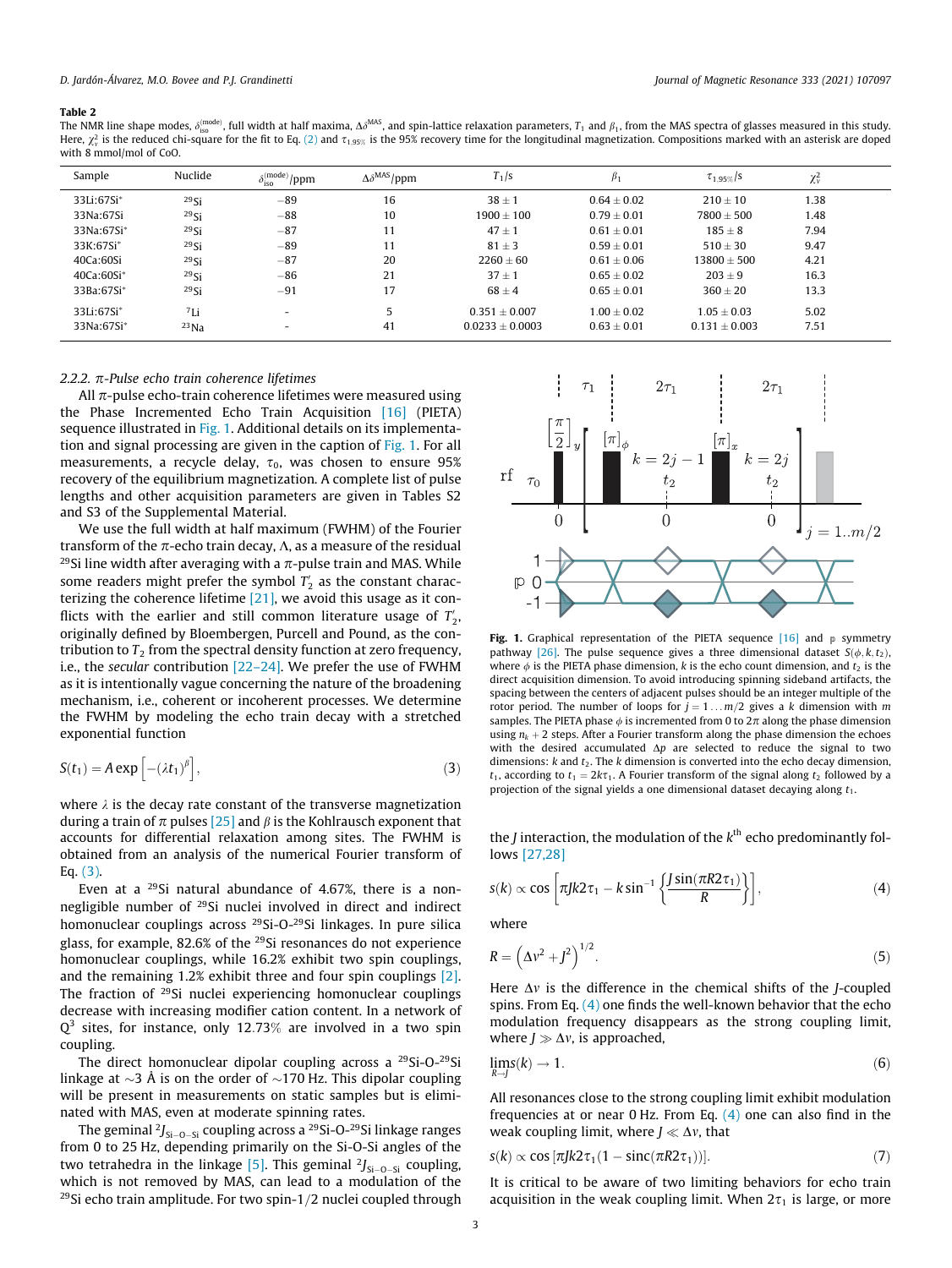<span id="page-3-0"></span>specifically,  $sinc(\pi R2\tau_1) \ll 1$ , this expression simplifies to the expected behavior,

$$
\lim_{2\tau \to \infty} s(k) \to \cos(\pi J k 2\tau_1). \tag{8}
$$

On the other hand, in the limit that  $2\tau_1$  goes to zero, i.e.,  $sinc(\pi R2\tau_1) = 1$ , the echo modulation frequency disappears,

$$
\lim_{2\tau_1 \to 0} s(k) \to 1. \tag{9}
$$

Thus, even in the weak coupling limit, the J modulation during echo train acquisition deviates from the expected behavior of Eq. (8), instead giving, according to Eq.  $(7)$ , a  $2\tau_1$  dependent echo modulation frequency (sinc function variation of the J splitting) when the inter-echo period is short relative to the inverse of the shift difference. The influence of this effect diminishes as  $1/(\pi \Delta v 2\tau_1)$ .

The chemical shift anisotropies (CSA) and dipolar couplings in the solid state also play an important role in the detection of Jcouplings. In a simple Hahn echo experiment, a coupled two spin system in the solid state and the fast MAS limit [\[29\]](#page-11-0) behaves identical to that of solution state NMR [\[30\]](#page-11-0) where

$$
|v_R| > |d\Delta v/2\pi J|, |\Delta v_{\rm iso}|.
$$
 (10)

Here  $v_R$  is the spinning frequency,  $d/2\pi$  is the instantaneous dipoledipole coupling frequency,  $\Delta v$  is the difference in the instantaneous chemical shift frequencies, J is the scalar coupling frequency and  $\Delta v_{\rm iso}$  is the difference in the isotropic chemical shift frequencies of the connected nuclei. On the other hand, under moderate MAS speeds [\[29\],](#page-11-0)

$$
|\Delta v_{\rm iso}| \lesssim |\Delta v_{\rm aniso}| < |v_R| < |d\Delta v/2\pi J|,
$$
\n(11)

the coupled spins mostly remain within a weak coupling limit because the CSA ensures that the instantaneous chemical shifts of the coupled spins are different for most of the time even when the two spins have identical isotropic chemical shifts. In Eq. (11),  $\Delta v_{\rm{ansio}}$  is the differences in the anisotropic part of the instantaneous chemical shift frequencies.

Because of the disordered network in silicate glasses, there is a distribution of isotropic chemical shifts, CSAs, and direct and indirect dipolar couplings. The isotropic line widths range from 850 Hz in the sodium silicate glass to 1740 Hz in the barium silicate glass. The  $Q<sup>n</sup>$  anisotropic line shapes have spans ranging from 20 ppm for  $Q<sup>4</sup>$  and  $Q<sup>0</sup>$  sites to 30–90 ppm for the other  $Q<sup>n</sup>$  sites [\[1,19,31,32\]](#page-10-0). At 9.4 T, this corresponds to an anisotropy that spans  $\sim$  1.5 kHz for Q<sup>4</sup> and  $Q^0$  sites and 2.5 to 7.5 kHz for the other  $Q^n$  sites. Thus, with  $v_R = 14$  kHz, we find that the majority of the coupled spin systems in silicate glasses would reside within the moderate MAS condition, Eq. (11), and would result in echoes that are modulated by J-coupling as  $cos(\pi Jt)$ , i.e., the weak coupling limit.

The *J* modulations were measured in the natural abundance  $^{29}$ Si PIETA echo train amplitudes for all the glass compositions in this study except the lithium disilicate glass whose <sup>29</sup>Si coherence lifetimes were too short to observe any modulation. The J modulation measurements used  $2\tau_1$  values of 20 to 40 ms to minimize any sinc function variation of the *I* splitting.

The modulated echo train amplitudes are modeled using the expression proposed by Srivastava et al. [\[2\]](#page-10-0),

$$
S(t_1) = A \exp\left[-(\lambda t_1)^{\beta}\right]
$$

$$
\times \left[ (1 - P) + P \exp\left(-\frac{1}{2}\pi^2 t_1^2 \sigma_j^2\right) \cos\left(\pi t_1 \mu_j\right) \right],
$$
(12)

where  $P = 0.1273$  is the fraction of <sup>29</sup>Si experiencing a geminal *J* coupling and  $\mu_I$  and  $\sigma_J$  are the mean and standard deviation of a Gaussian distribution of the geminal  $2J_{Si-O-Si}$  couplings present in the glass. Least-squares fits of the echo top amplitudes to Eq. (12) are shown as the solid blue line in [Fig. 2](#page-4-0) with corresponding residuals shown as solid blue lines below each plot. The best-fit parameters are given in [Table 3](#page-4-0). To highlight the J coupling modulation behavior contained in the small fraction (12.73%) of the total echo amplitude, we plot the values predicted using Eq. [\(3\)](#page-2-0) with the best-fit amplitude, i.e.,  $A(1 - P)$ , decay constant,  $\lambda$ , and Kohlrausch exponent,  $\beta$ , in green dashed lines. More illustrative, however, are the differences between values predicted using Eq. [\(3\)](#page-2-0) and the experimental echo amplitudes, shown as the green dashed lines below each plot, and where the J modulations are more clearly seen. The mean <sup>29</sup>Si geminal  $2J_{Si-O-Si}$  couplings obtained are in good agreement with previously reported results for  $Q^3$  species obtained in isotopically enriched samples [\[15\]](#page-10-0). The mean  $\mu_I$  and  $\sigma_J$  values in [Table 3](#page-4-0) for each glass composition were used as constants in leastsquares fits of other PIETA signals to Eq. (12) as a function of MAS speed,  $v_R$ , and  $\pi$ -pulse spacing,  $2\tau_1$ . These results are summarized in [Table 4.](#page-5-0)

Additionally, we measured the PIETA signal for all glass compositions under static conditions. These echo amplitude decays were fit to Eq. [\(3\)](#page-2-0) and are summarized in [Table 5.](#page-5-0)

## 3. Results

We obtain a <sup>29</sup>Si MAS-PIETA FWHM of 0.100 Hz in [Table 3](#page-4-0) using the best-fit parameters to Eq.  $(12)$  for silica glass as measured by Srivastava et al.  $[2]$ . As noted  $[2]$ , this particular glass had a blue tint after doping with CoO at levels estimated to be below 100 ppm. Given the few NMR active nuclei in silica glass, this FWHM is attributed to paramagnetic relaxation and serves as a lower limit for comparison to the network-modified silicate glasses.

In [Fig. 3A and 3B](#page-6-0) are selected <sup>29</sup>Si PIETA FWHM values of the silicate glasses in this study measured under static and MAS conditions, respectively, and plotted against the mean magnitude of the network modifier cation nuclear magnetic dipole moments, weighted by their natural abundance, that is,

$$
\langle |\mu_I| \rangle = \sum p_k |\mu_{I,k}|,\tag{13}
$$

where  $p_k$  is the natural abundance of the kth isotope for the element.

The 29Si static-PIETA FWHM values in [Fig. 3A](#page-6-0) are all obtained using a  $\pi$ -pulse spacing of  $2\tau_1 = 1$  ms. There is a marked rise in the 29Si static-PIETA FWHM for the higher mean nuclear magnetic dipole moment magnitudes, suggesting that the heteronuclear dipolar coupling is the primary factor in determining the  $\pi$ -pulse echo train decay in those cases. The FWHM of the glasses with lower mean nuclear magnetic dipole moment magnitudes are roughly constant at  $\Lambda_{\text{static}} \approx 25$  Hz. These lower FWHM values are consistent with the coherence lifetimes dominated by homonuclear <sup>29</sup>Si-<sup>29</sup>Si dipolar couplings, which the  $\pi$ -pulse train cannot refocus.

To obtain the range of homonuclear dipolar couplings between  $29$ Si nuclei, we take the probability distribution of  $29$ Si distances as given by

$$
p(r) = \frac{3}{r_s} \left(\frac{r}{r_s}\right)^2 e^{-(r/r_s)^3},
$$

where  $r<sub>s</sub>$  is the Wigner-Seitz radius, defined by

$$
\frac{4}{3}\pi r_s^3=\frac{1}{\rho_n},
$$

and  $\rho_n$  is the number density of <sup>29</sup>Si nuclei per unit volume in the sample, given by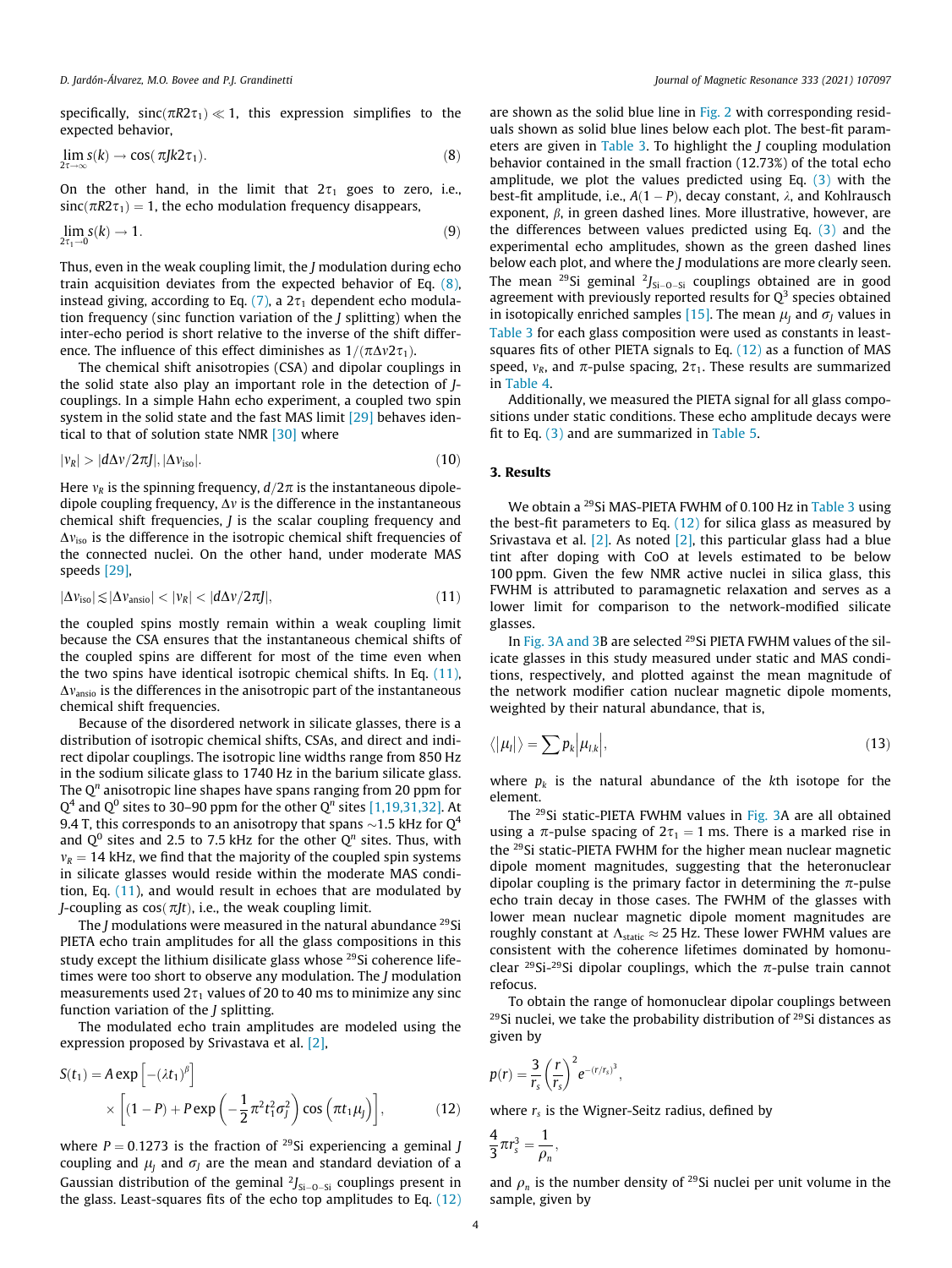<span id="page-4-0"></span>

**Fig. 2.** Plots of the <sup>29</sup>Si MAS-PIETA echo top amplitudes as a function of echo time for glass compositions (A) 33Na:67Si\*, (B) 33 K:67Si\*, (C) 40Ca:67Si\* and (D) 33Ba:60Si\*. Solid blue lines are the best-fit curve obtained from a least-squares analysis of the experimental data with Eq. [\(12\).](#page-3-0) The corresponding residuals are shown as solid blue lines below each plot. The dashed green lines represent the predicted curve from Eq. [\(3\),](#page-2-0) i.e., without J modulation, using the amplitude,  $A(1 - P)$ , decay constant,  $\lambda$ , and Kohlrausch exponent,  $\beta$ , obtained from the best fit to Eq. [\(12\)](#page-3-0) in Table 3. The dashed green lines below each plot show the difference between the experimental amplitudes and those predicted from Eq. [\(12\).](#page-3-0)

Best fit parameters from a least-squares analysis of <sup>29</sup>Si MAS-PIETA echo amplitudes of alkali and alkaline-earth silicate glasses using Eq. [\(12\)](#page-3-0) in a system with P = 12.73% of the spins involved in a weak geminal J coupling. Here  $v_R$  is the spinning frequency,  $2\tau_1$  is the spacing between  $\pi$  pulses,  $\mu_1$  and  $\sigma_j$  are the mean and standard deviation of the J coupling distribution,  $\lambda^{-1}$  is the inverse echo train decay time constant,  $\beta$  is the Kohlrausch exponent, and  $\chi^2_v$  is the reduced chi-square. The FWHM, A, is obtained from a numerical Fourier transform of Eq. [\(3\)](#page-2-0) using the best-fit parameters  $\lambda$  and  $\beta$ . Compositions marked with an asterisk are doped with 8 mmol/mol of CoO.

| Sample                | $v_R$ /kHz | $2\tau_1$ /ms | $\mu$ <sub>I</sub> /Hz | $\sigma$ <sub>I</sub> /Hz | $\gamma^{-1}/\text{ms}$ |                |      | $\Lambda$ /Hz   |
|-----------------------|------------|---------------|------------------------|---------------------------|-------------------------|----------------|------|-----------------|
| $SiO2*$ from Ref. [2] | 14.286     | 40            | $12.51 \pm 0.06$       | $4.55 \pm 0.06$           | $967 \pm 4$             | $0.55 + 0.001$ | 2.5  | $0.100 + 0.001$ |
| 33K:67Si*             | 14         | 40            | $5.3 + 0.4$            | $2.0 + 0.4$               | $136 + 10$              | $0.56 + 0.03$  | .50  | $0.75 + 0.06$   |
| 33Na:67Si*            | 14         | 20            | $5.2 + 0.3$            | $2.0 \pm 0.3$             | $84 \pm 4$              | $0.65 + 0.02$  | 0.37 | $1.8 + 0.1$     |
| $33Ba:67Si*$          | 14         | 40            | $5.1 + 0.6$            | $3.9 + 0.6$               | $223 + 20$              | $0.51 + 0.02$  | 1.22 | $0.34 + 0.03$   |
| $40Ca:60Si*$          | 14         | 40            | $4.2 + 0.5$            | $3.6 + 0.5$               | $527 + 20$              | $0.62 + 0.01$  | 0.75 | $0.26 + 0.01$   |

$$
\rho_n(^{29}\text{Si}) = \frac{f(^{29}\text{Si}) n_{\text{Si}}}{n_{\text{Glass}}} \frac{N_A \rho}{M}.
$$
\n(14)

Here,  $f(^{29}Si)$  is the <sup>29</sup>Si abundance,  $N_A$  is the avogadro constant, M is the molar mass for a given chemical composition,  $n_{Si}$  is the stoichiometry of silicon in the chemical composition,  $n_{\text{Glass}}$  is the stoichiometry of the glass in the chemical composition, and  $\rho$  is the mass density. This distance distribution peaks at  $r_{\text{mode}} \approx 0.874 r_s$ . Using the glass densities, given in Table S4, the predicted <sup>29</sup>Si homonuclear dipolar couplings give static-PIETA FWHM values that are consistent with the values observed in [Fig. 3A](#page-6-0) for the potassium, barium, and calcium silicate glasses.

With moderate MAS speeds these <sup>29</sup>Si homonuclear dipolar couplings are removed, and a more linear correlation between 29Si MAS-PIETA FWHM and mean nuclear magnetic dipole moment magnitudes is obtained. This is illustrated in [Fig. 3](#page-6-0)B, where the

smallest <sup>29</sup>Si MAS-PIETA FWHM values from each (Co-doped) glass composition in [Table 4](#page-5-0) are plotted as a function of mean nuclear magnetic dipole moment magnitudes.<sup>1</sup> Under MAS conditions, the <sup>29</sup>Si echo train coherence lifetimes are limited by the heteronuclear dipolar couplings to the abundant NMR active nuclei of the alkali cations.

The 29Si MAS-PIETA FWHM in the alkaline earth silicate glasses are closest to the value obtained for pure silica glass. This similarity is because the NMR active isotopes of the alkaline earth cations are lower in abundance and have lower magnitude magnetic dipole moments than the alkali cations. For example, the only NMR active calcium isotope,  $43$ Ca, has a natural abundance of 0.135% and a

<sup>&</sup>lt;sup>1</sup> These values correspond to 4.1 Hz for Li, 1.8 Hz for Na, 0.75 Hz for K, 0.25 Hz for Ca, and 0:32 Hz for Ba.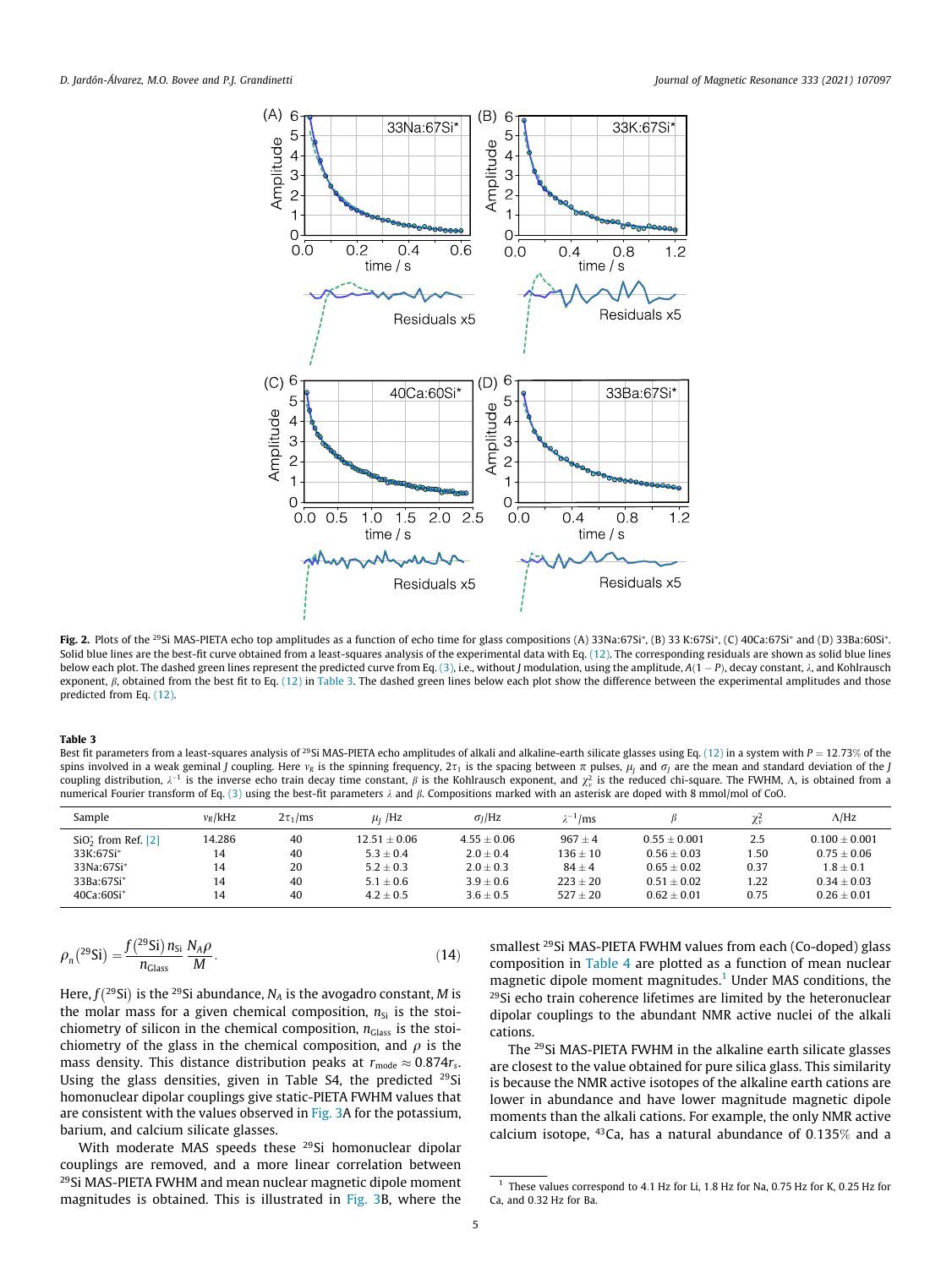<span id="page-5-0"></span>Best fit parameters of <sup>29</sup>Si MAS-PIETA echo amplitudes under MAS obtained using Eq. [\(12\)](#page-3-0) with  $P = 12.73\%$ , for selected alkali and alkaline earth silicate glasses, except the 33Li:67Si<sup>\*</sup> composition which was obtained using Eq. [\(3\).](#page-2-0) Here  $v_R$  is the spinning frequency,  $2\tau_1$  is the spacing between  $\pi$  pulses,  $n_{\text{echo}}$  represents the number of echoes collected,  $n_{\phi}$  is the number of phases used in the PIETA measurement,  $\lambda^{-1}$  is the echo train decay time constant,  $\beta$  is the stretch exponent, and  $\chi^2_v$  is the reduced chi-square of the fit. In the fits to Eq. [\(12\)](#page-3-0), the values for  $\mu$ , and  $\sigma$ <sub>I</sub> were locked to the corresponding values in [Table 3](#page-4-0). Values of pure silica glass were taken from Ref. [\[2\]](#page-10-0) for comparison (with  $P = 14.4\%$ ). The FWHM is obtained from a numerical Fourier transform of Eq. [\(3\)](#page-2-0) using the best-fit parameters  $\lambda$  and  $\beta$ . Compositions marked with an asterisk are doped with 8 mmol/mol of CoO.

| Sample     | $v_R$ /kHz     | $2\tau_1$ /ms  | $\lambda^{-1}$ /ms | $\beta$         | $\chi^2_\nu$ | $\Lambda$ /Hz     |
|------------|----------------|----------------|--------------------|-----------------|--------------|-------------------|
| 33Li:67Si* | 3.5            | 8              | $8 \pm 2$          | $0.60 \pm 0.06$ | 1.16         | $16 \pm 4$        |
| 33Li:67Si* | $\overline{7}$ | 8              | $20\pm2$           | $0.62 \pm 0.03$ | 0.87         | $6.8 \pm 0.7$     |
| 33Li:67Si* | 14             | 8              | $38 \pm 2$         | $0.66 \pm 0.02$ | 2.33         | $4.1 \pm 0.2$     |
| 33Na:67Si* | 3.5            | 16             | $28 \pm 6$         | $0.54 \pm 0.04$ | 1.26         | $3.3 \pm 0.7$     |
| 33Na:67Si  | 7              | 40             | $54 \pm 5$         | $0.60 \pm 0.02$ | 1.47         | $2.3 \pm 0.2$     |
| 33Na:67Si* | $\overline{7}$ | 20             | $58 \pm 4$         | $0.60 \pm 0.02$ | 0.51         | $2.1 \pm 0.2$     |
| 33Na:67Si* | $\overline{7}$ | 16             | $63 \pm 3$         | $0.64 \pm 0.02$ | 0.64         | $2.3 \pm 0.1$     |
| 33Na:67Si* | 14             | 60             | $77 \pm 10$        | $0.69 \pm 0.05$ | 1.35         | $2.3 \pm 0.3$     |
| 33Na:67Si* | 14             | 40             | $70 \pm 8$         | $0.63 \pm 0.03$ | 1.38         | $2.0\pm0.2$       |
| 33Na:67Si* | 14             | 20             | $84 \pm 3$         | $0.65 \pm 0.01$ | 0.35         | $1.8 \pm 0.06$    |
| 33Na:67Si* | 14             | 16             | $89 \pm 4$         | $0.67 \pm 0.02$ | 0.45         | $1.8\pm0.1$       |
| 33Na:67Si* | 14             | 10             | $80 \pm 4$         | $0.63 \pm 0.02$ | 1.53         | $1.8\pm0.1$       |
| 33Na:67Si* | 14             | 4              | $57 \pm 2$         | $0.58 \pm 0.02$ | 0.67         | $2.0 \pm 0.1$     |
| 33Na:67Si* | 14             | $\overline{2}$ | $43 \pm 2$         | $0.57 \pm 0.02$ | 0.60         | $2.5 \pm 0.1$     |
| 33K:67Si*  | 3.5            | 40             | $68 \pm 20$        | $0.58 \pm 0.06$ | 0.92         | $1.7 \pm 0.5$     |
| 33K:67Si*  | $\overline{7}$ | 40             | $90\pm10$          | $0.59 \pm 0.03$ | 0.87         | $1.3 \pm 0.2$     |
| 33K:67Si*  | 14             | 40             | $135\pm10$         | $0.56\pm0.02$   | 0.84         | $0.75 \pm 0.06$   |
| 40Ca:60Si* | 3.5            | 40             | $496 \pm 30$       | $0.61 \pm 0.03$ | 0.83         | $0.26 \pm 0.02$   |
| 40Ca:60Si  | 7              | 800            | $650 \pm 200$      | $0.52 \pm 0.05$ | 1.05         | $0.13 \pm 0.06$   |
| 40Ca:60Si* | $\overline{7}$ | 40             | $513\pm20$         | $0.63 \pm 0.02$ | 0.91         | $0.28 \pm 0.01$   |
| 40Ca:60Si* | 14             | 160            | $495 \pm 40$       | $0.60 \pm 0.02$ | 1.09         | $0.25 \pm 0.02$   |
| 40Ca:60Si* | 14             | 40             | $527 \pm 10$       | $0.62 \pm 0.01$ | 0.85         | $0.257 \pm 0.005$ |
| 40Ca:60Si* | 14             | 20             | $417 \pm 10$       | $0.63 \pm 0.01$ | 1.68         | $0.338 \pm 0.008$ |
| 40Ca:60Si* | 14             | 10             | $278 \pm 9$        | $0.57 \pm 0.02$ | 0.59         | $0.39 \pm 0.01$   |
| 40Ca:60Si* | 14             | 4              | $143 \pm 2$        | $0.57 \pm 0.01$ | 0.33         | $0.75 \pm 0.01$   |
| 33Ba:67Si* | 3.5            | 40             | $195 \pm 20$       | $0.49 \pm 0.03$ | 0.82         | $0.33 \pm 0.04$   |
| 33Ba:67Si* | $\overline{7}$ | 120            | $230 \pm 40$       | $0.50 \pm 0.03$ | 1.43         | $0.31 \pm 0.04$   |
| 33Ba:67Si* | $\overline{7}$ | 40             | $220 \pm 20$       | $0.50 \pm 0.03$ | 1.02         | $0.32 \pm 0.03$   |
| 33Ba:67Si* | $\overline{7}$ | 20             | $212 \pm 7$        | $0.56 \pm 0.01$ | 1.12         | $0.48 \pm 0.02$   |
| 33Ba:67Si* | 14             | 40             | $237 \pm 20$       | $0.52 \pm 0.02$ | 1.35         | $0.34 \pm 0.03$   |

## Table 5

Best fit parameters from a least-squares analysis of <sup>29</sup>Si PIETA echo amplitudes in static samples of alkali and alkaline earth silicate glasses obtained using Eq. [\(3\)](#page-2-0). Here,  $2\tau_1$  is the spacing between  $\pi$  pulses, n<sub>echo</sub> represents the number of echoes collected,  $n_{\phi}$  is the number of phases used in the PIETA measurement,  $\lambda^{-1}$  is the echo train decay time constant,  $\beta$ is the stretch exponent, and  $\chi^2$  is the reduced chi-square of the fit. The FWHM is obtained from an analysis of the numerical Fourier transform of Eq. [\(3\)](#page-2-0) using the best-fit parameters. Compositions marked with an asterisk are doped with 8 mmol/mol of CoO.

| Sample       | $2\tau_1$ /ms  | $\lambda^{-1}$ /ms | β               | $\chi^2_{\nu}$ | $\Lambda$ /Hz  |
|--------------|----------------|--------------------|-----------------|----------------|----------------|
| 33Li:67Si*   | 2              | $0.3 \pm 0.7$      | $0.49 \pm 0.2$  | 0.82           | $220 \pm 200$  |
| 33Li:67Si*   | 1.4            | $0.4 \pm 0.1$      | $0.48 \pm 0.04$ | 0.94           | $153 \pm 40$   |
| 33Li:67Si*   |                | $1.3 \pm 0.2$      | $0.63 + 0.05$   | 0.98           | $108 + 20$     |
| 33Li:67Si*   | 0.6            | $2.1 \pm 0.2$      | $0.67 \pm 0.03$ | 1.02           | $78 \pm 7$     |
| 33Li:67Si*   | 0.2            | $3.4 \pm 0.1$      | $0.74 \pm 0.02$ | 0.71           | $59 \pm 2$     |
| 33Na:67Si*   | 2              | $1 \pm 0.4$        | $0.52 \pm 0.06$ | 0.93           | $81 \pm 40$    |
| 33Na:67Si*   |                | $3.3 \pm 0.4$      | $0.67 + 0.05$   | 0.54           | $49 \pm 6$     |
| 33Na:67Si*   | 0.6            | $4.2 \pm 0.4$      | $0.73 \pm 0.05$ | 0.63           | $46 \pm 4$     |
| 33Na:67Si*   | 0.2            | $4.2 \pm 0.2$      | $0.74 \pm 0.04$ | 0.24           | $48 \pm 2$     |
| 33K:67Si*    |                | $6.5 \pm 0.4$      | $0.70 \pm 0.03$ | 0.90           | $28 \pm 2$     |
| 40Ca:60Si    | 6              | $13 \pm 1$         | $0.91 \pm 0.05$ | 1.55           | $22 \pm 2$     |
| 40Ca:60Si*   | 4              | $12.9 \pm 0.8$     | $0.88 \pm 0.04$ | 1.44           | $21 \pm 1$     |
| 40Ca:60Si*   | $\overline{2}$ | $12.3 \pm 0.5$     | $0.89 \pm 0.03$ | 2.07           | $22 \pm 1$     |
| $40Ca:60Si*$ |                | $9.0 \pm 0.3$      | $0.84 \pm 0.03$ | 1.88           | $28 \pm 1$     |
| 40Ca:60Si*   | 0.6            | $7.7 + 0.2$        | $0.81 + 0.03$   | 0.76           | $31 \pm 1$     |
| 40Ca:60Si*   | 0.2            | $4.1 \pm 0.1$      | $0.76 \pm 0.03$ | 0.40           | $51 \pm 1$     |
| 33Ba:67Si*   |                | $9.6 \pm 0.3$      | $0.81 \pm 0.02$ | 2.12           | $24.5 \pm 0.8$ |

magnetic dipole moment that is 2.5 times smaller in magnitude than 7Li.

[Fig. 4](#page-6-0) is a plot of the 29Si MAS-PIETA FWHM for the (Co-doped) glasses as a function of rotor period. For the lithium, sodium, and potassium silicate glasses, we observe an approximately linear relationship between the rotor period and the <sup>29</sup>Si FWHM. In contrast, the 29Si MAS-PIETA FWHM values in the alkaline earth silicate glasses (barium and calcium) are invariant to rotor period, i.e., beyond a much lower spinning frequency threshold required to eliminate the homonuclear 29Si-29Si dipolar couplings. We can approximate the trend in FWHM with rotor period at a constant  $\pi$ -pulse spacing as given by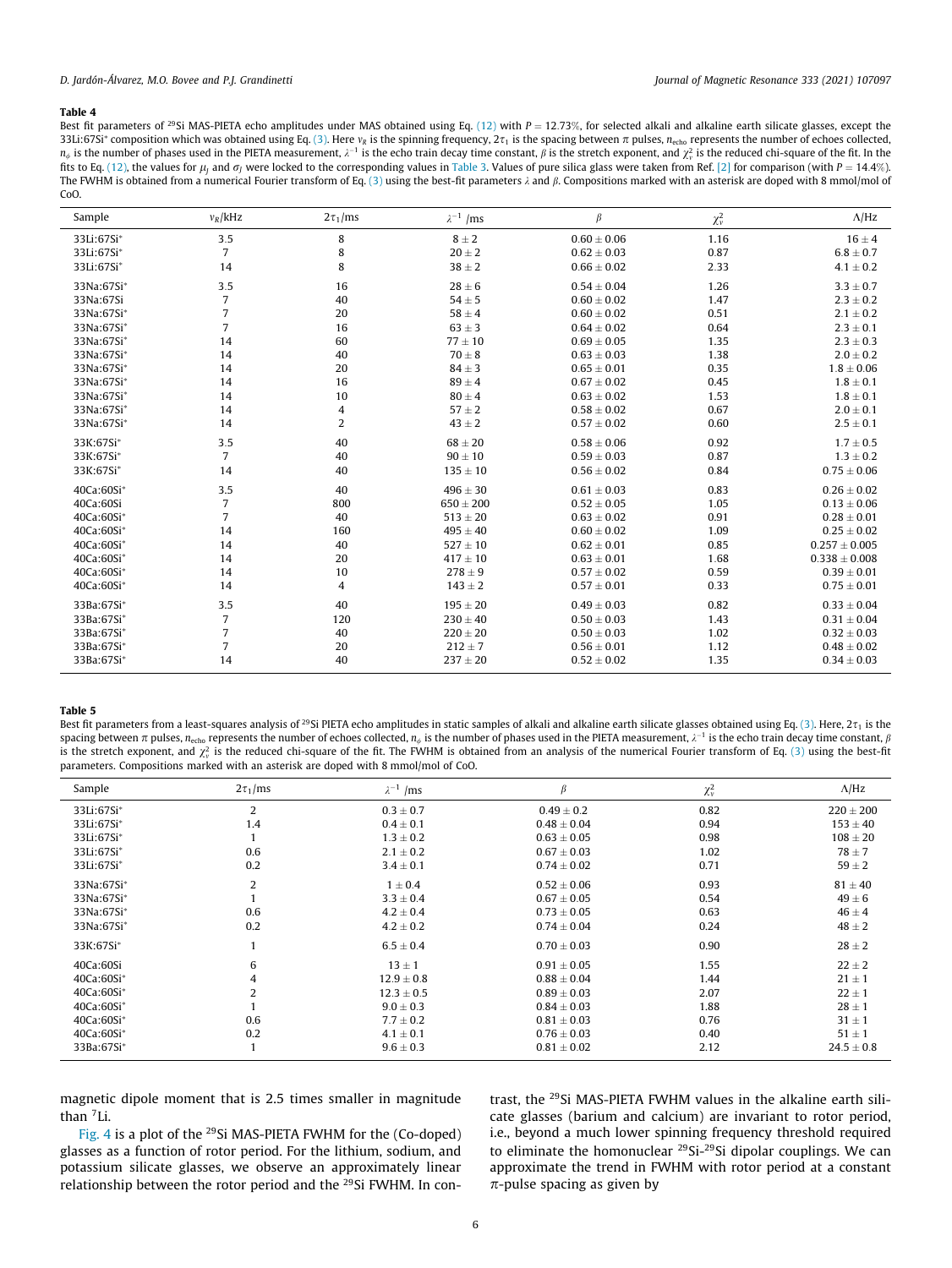<span id="page-6-0"></span>

Best fit parameters from a least-squares analysis of the <sup>29</sup>Si MAS-PIETA FWHM values in Fig. 4 using Eq. [\(15\).](#page-5-0)

| Sample       | $2\tau_1/ms$ | $b_R/(Hz/s)$      | $\Lambda_{R,0}/Hz$ |
|--------------|--------------|-------------------|--------------------|
| 33Li:67Si*   | 8            | $41.800 \pm 7500$ | $1.1 + 0.6$        |
| $33Na:67Si*$ | 16           | $7000 + 1500$     | $1.3 + 0.2$        |
| $33K:67Si*$  | 40           | $5700 + 1600$     | $0.35 + 0.14$      |



Fig. 3. The <sup>29</sup>Si PIETA FWHM values of alkali and alkaline-earth silicate glasses in this study under (A) static and (B) MAS ( $v_R = 14$ kHz) conditions versus the mean magnitude of the network modifier nuclear magnetic dipole moments in units of nuclear magnetons. The  $\pi$ -pulse spacing in static sample measurements shown above is  $2\tau_1 = 1$  ms. For the spinning samples, the  $\pi$ -pulse spacing is  $2\tau_1 = 8$  ms for 33Li:67Si<sup>\*</sup>, 2 $\tau_1$  = 16 ms for 33Na:67Si<sup>\*</sup>; and 2 $\tau_1$  = 40 ms for 33 K:67Si<sup>\*</sup>, 33Ba:67Si<sup>\*</sup> and 40Ca:60Si⁄ .



Fig. 4. The <sup>29</sup>Si MAS-PIETA FWHM values for alkali and alkaline earth silicate glasses in this study as a function of the rotor period  $\tau_R$ . The  $2\tau_1$  periods used for  $\pi$ pulse echo train acquisition for each composition are 8 ms for  $33Li:67Si*$  (circles), 16 ms for 33Na:67Si<sup>\*</sup> (squares); and 40 ms for 33K:67Si<sup>\*</sup> (triangles), 33Ba:67Si<sup>\*</sup> (inverted triangles) and 40Ca:60Si⁄ (diamonds). Solid lines where obtained from least-squares fits of FWHM values to Eq. [\(15\).](#page-5-0)

$$
\Lambda_{\text{MAS}}(\tau_R) = b_R \tau_R + \Lambda_{R,0}.\tag{15}
$$

The solid lines in the plot are the best fits. The differences in the intercept  $\Lambda_{R,0}$  likely arise from variations in paramagnetic doping levels. As expected, glasses with modifier cations having larger mean magnetic moments require faster spinning speeds to extend 29Si echo train lifetimes.

In the magnetically dilute alkaline earth silicates, as well as in silica glass, the paramagnetic dopant plays the dominant role in determining the 29Si MAS-PIETA FWHM. For comparison, a calcium silicate glass composition was prepared without Co doping. Its <sup>29</sup>Si MAS-PIETA FWHM is 0:13 Hz, approximately half the width of the same glass composition with Co doping, and nearly identical to the 29Si MAS-PIETA FWHM of silica glass.

In [Fig. 5A and 5B](#page-7-0) are selected <sup>29</sup>Si PIETA FWHM values of the silicate glasses in this study measured under static and MAS conditions, respectively, as a function of the  $\pi$ -pulse spacing. Due to the rf inhomogeneities, it is impossible to have a refocusing pulse that is perfect for all spins. Therefore, with every  $\pi$  pulse, a portion of the magnetization will not be refocused, leading to a broadening of the Fourier transform of the echo train. This effect becomes more significant with increasing pulse rates and is more evident for longer-lived magnetizations, as is visible in [Figs. 5](#page-7-0) when com-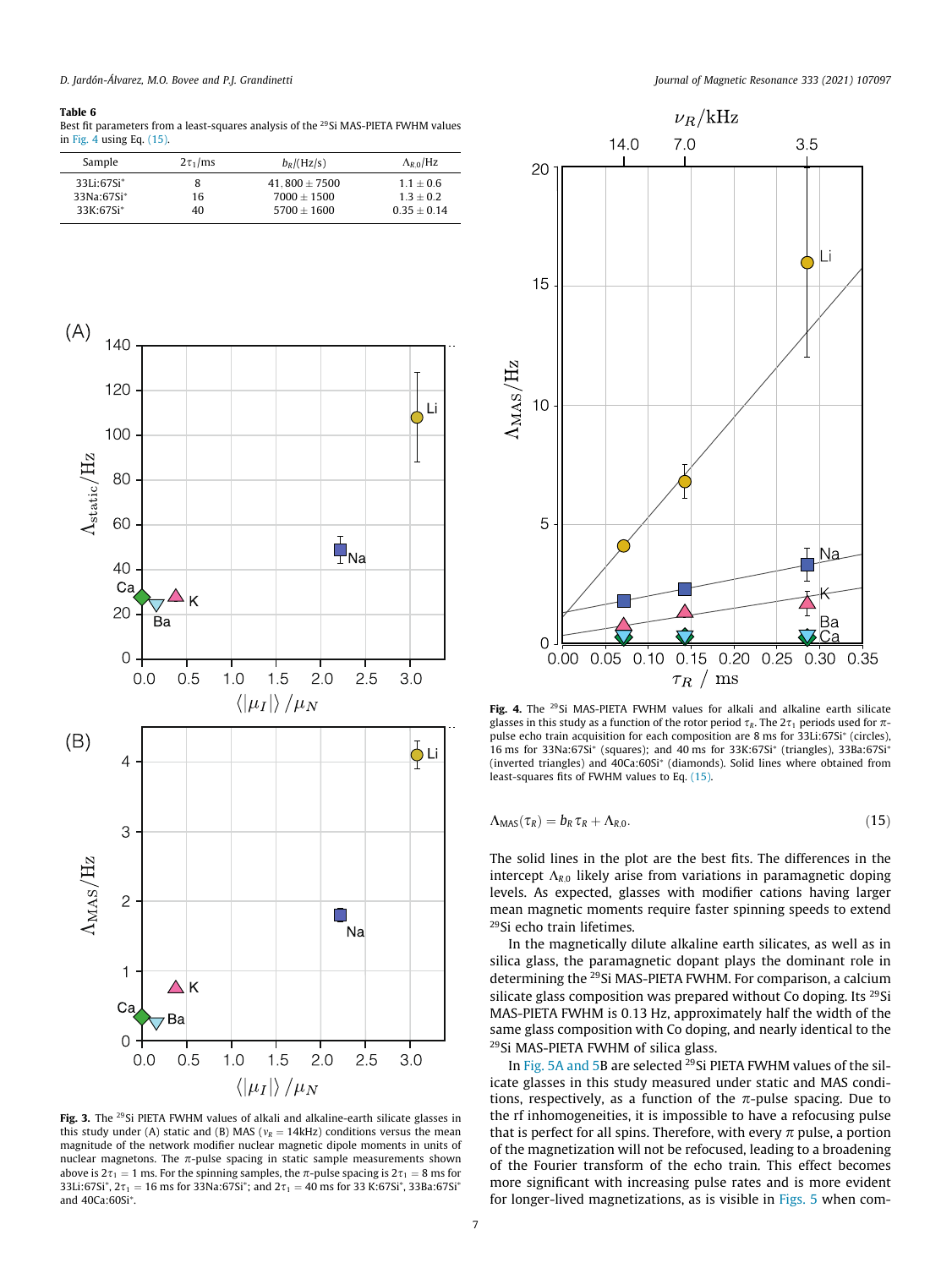<span id="page-7-0"></span>

Fig. 5. The <sup>29</sup>Si PIETA FWHM values of silicate glasses in this study under (A) static and (B) MAS ( $v_R = 14$  kHz) conditions as a function of the  $\pi$ -pulse spacing  $2\tau_1$ . Glass compositions are 33Li:67Si<sup>\*</sup> (circles), 33Na:67Si<sup>\*</sup> (squares) and 40Ca:60Si<sup>\*</sup> (diamonds). The solid lines represent the best fit curves from a least-squares fit of the <sup>29</sup>Si PIETA FWHM to Eq.  $(17)$ . The dashed line represents the curve from the best fit of the 33Li:67Si<sup>\* 29</sup>Si PIETA FWHM to Eq. [\(22\)](#page-9-0).

paring the FWHM of sodium and lithium silicate glasses to those of the calcium silicate glass. The loss of coherence due to  $\pi$  pulse angle missetting and rf inhomogeneities can be approximated as an additional exponential decay, leading to an inverse dependence of the FWHM on the  $\pi$ -pulse spacing, given by

$$
\Lambda^*(2\tau_1) = \frac{c_\pi}{2\tau_1}.\tag{16}
$$

This contribution becomes the dominant broadening mechanism in the limit of short  $2\tau_1$  values. Note that the  $c_\pi$  coefficient is a function of the rf homogeneity of the probe rather than the sample. Thus, we approximate the FWHM at a constant MAS speed as a sum of contributions, neglecting the line shape effects of any Kohlrausch exponent variation, as given by

$$
\Lambda_{\pi}(2\tau_1) = b_{\pi} 2\tau_1 + \frac{c_{\pi}}{2\tau_1} + \Lambda_{\pi,0},\tag{17}
$$

In the static measurements,  $\Lambda_{\pi,0}$  is determined by the dephasing due to the homonuclear 29Si dipolar couplings, as previously mentioned. In the case of MAS, we attribute  $\Lambda_{\pi,0}$  to paramagnetic relaxation enhancement, in analogy to  $\Lambda_{R,0}$ , and note the good agreement of these two values obtained for the sodium silicate glass. Best-fit

parameters for Eq. (17) are given in [Table 7.](#page-8-0) Fig. 5 shows the obtained fits as solid lines through the measured data.

# 4. Discussion

Based on the results of the previous section, we conclude that paramagnetic relaxation dominates the 29Si MAS-PIETA FWHM in the magnetically dilute alkaline earth silicate glasses. On the other hand, the heteronuclear dipolar couplings to the abundant NMR active nuclides in the alkali cations dominate the 29Si MAS-PIETA FWHM in the alkali silicate glasses. Since MAS-PIETA is capable of removing both incoherent and coherent mechanisms involving the heteronuclear dipolar couplings, we begin by investigating whether the fluctuating heteronuclear dipolar couplings to the NMR active nuclides in the alkali cations can be responsible for these larger 29Si FWHM values.

# 4.1. <sup>29</sup>Si  $T_2$  dipolar relaxation models and regimes

Fluctuations in the heteronuclear dipolar coupling between 29Si and the NMR active nuclei of the modifier cations can arise through (1) time-dependent variations in the internuclear distance vector between the  $^{29}$ Si and the modifier cation nuclei, and (2) timedependent variations in the nuclear spin state of the modifier cation. The former is the result of modifier cation mobility. The latter can result from a combination of modifier cation mobility and spin-lattice relaxation time of the modifier cation nucleus; e.g., if different sodium cations hop in and out of a site near a given 29Si, part of the heteronuclear dipolar coupling fluctuations result from the random nuclear spin states, i.e.,  $m<sub>l</sub> = -3/2, -1/2, 1/2$ , and  $3/2$ , of the different sodium cations occupying into the site. In the absence of significant modifier cation mobility, the nuclear spin states of a fixed modifier cation will change due to the nuclear spin-lattice relaxation of the modifier cation.

The inverse of the heteronuclear dipolar coupling constant,  $\delta^{-1}$ , given by

$$
\delta^{-1} = \left[ \sqrt{\frac{4}{15}} \left( \frac{\mu_0}{4\pi} \frac{\hbar \gamma_1 \gamma_5}{r^3} \right) \sqrt{S(S+1)} \right]^{-1},\tag{18}
$$

gives us an approximate limit for determining whether the correlation time for the dipolar fluctuations falls in the motional narrowing regime (  $\tau_c \ll \delta^{-1}$  ) or in the slow motion regime (  $\tau_c \gg \delta^{-1}$  ). In [Table 8](#page-8-0) are the nearest-neighbor heteronuclear dipolar coupling distances between silicon and modifier cations approximated using Shannon-Prewitt radii [\[33\]](#page-11-0) along with corresponding  $\delta$  and  $\delta^{-1}$  values. Also given in [Table 8](#page-8-0) are the nearest-neighbor homonuclear coupling between the given alkali cation nuclei using distances estimated from analogous crystalline compounds.

## 4.1.1. Random fluctuations of internuclear distances

To obtain the expected correlation times due to modifier cation diffusion in the glass, we use a simple random walk and diffusion model where the jump rate for alkali ions is given by

$$
\frac{1}{\tau_c} = 6D/\Gamma^2. \tag{19}
$$

Here *D* is the self-diffusion coefficient and  $\Gamma$  is the jump length. The jump length can be set to  $\Gamma = r_{M-M}$  using values taken from [Table 8.](#page-8-0) For example, sodium diffusion coefficients on the order of  $10^{-15}$  to  $10^{-16}$  cm<sup>2</sup>/s are obtained in sodium silicate glasses using values for  $D^*$  from tracer diffusion measurements [\[34,35\],](#page-11-0) measured at 300 °C and higher, and extrapolated to room temperature using measured activation energies. Alternatively, one can use electrical conductiv-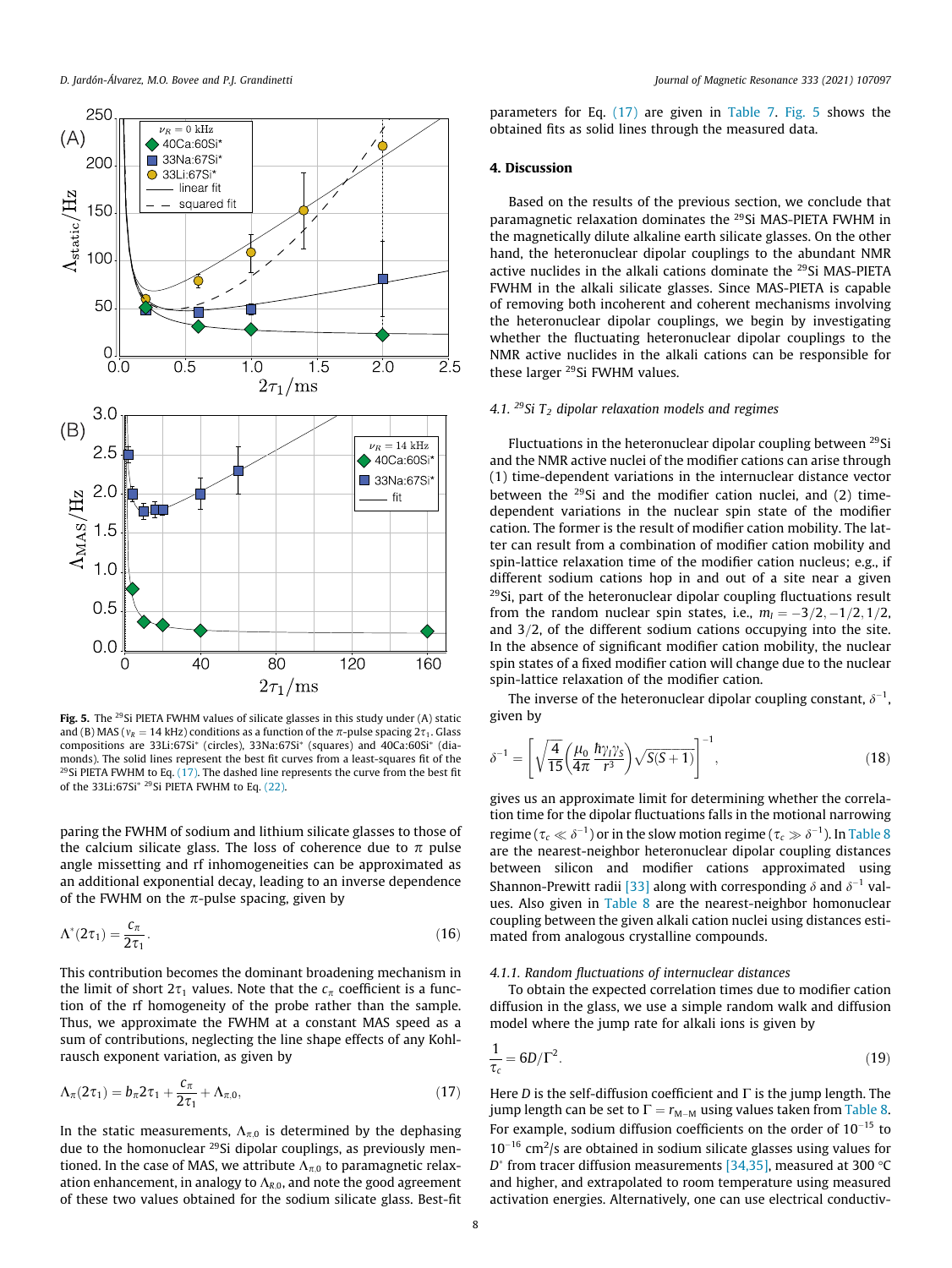<span id="page-8-0"></span>Best fit parameters from a least-squares analysis of the <sup>29</sup>Si MAS-PIETA FWHM values in [Fig. 5](#page-7-0) using Eq. [\(17\)](#page-7-0). Values marked with  $\dagger$  were taken from the fits of 40Ca:60Si<sup>\*</sup> and held constant.

| Sample     | $v_R$ /kHz | $b_\pi$ /(Hz/s)          | $c_{\pi}/(\text{Hz/s})$ | $\Lambda_{\pi,0}$ /Hz |
|------------|------------|--------------------------|-------------------------|-----------------------|
| 33Li:67Si* |            | $90 \pm 4$               | $6.2^{\dagger}$         | $20^{\dagger}$        |
| 33Na:67Si* |            | $24 \pm 4$               | $6.2^{\dagger}$         | $20^{\dagger}$        |
| 40Ca:60Si* |            | $\overline{\phantom{0}}$ | $6.2 \pm 0.4$           | $20 \pm 1$            |
| 33Na:67Si* | 14         | $0.014 + 0.001$          | $2.1^{\circ}$           | $1.42 \pm 0.01$       |
| 40Ca:60Si* | 14         | $\overline{\phantom{0}}$ | $2.1 \pm 0.1$           | $0.21 \pm 0.01$       |

#### Table 8

Nearest neighbor dipolar coupling parameters among relevant nuclei in the alkali and alkaline-earth silicate glasses in this study. Heteronuclear coupling distances are estimated from Shannon-Prewitt radii [\[33\],](#page-11-0) while homonuclear coupling distances are estimated from analogous crystalline compounds.

|              |     |                            | <sup>29</sup> Si-M dipolar coupling |                   |                 | M-M dipolar coupling |               |  |
|--------------|-----|----------------------------|-------------------------------------|-------------------|-----------------|----------------------|---------------|--|
| Nucleus      |     | $r_{\text{Si}-\text{M}}/A$ | $(\delta/2\pi)/Hz$                  | $\delta^-$<br>/ms | $r_{\rm M-M}/A$ | $v_d$ /Hz            | $v_d^{-1}/ms$ |  |
| $7I$ ;<br>LЦ | 3/2 | 3.55                       | 207.5                               | 4.82              | 2.6             | 1032                 | 0.969         |  |
| $^{23}$ Na   | 3/2 | 3.95                       | 102.6                               | 9.75              | 3.1             | 282                  | 3.54          |  |
| 39K          | 3/2 | 4.38                       | 13.3                                | 75.31             | 3.6             | 5.6                  | 178.0         |  |

ities,  $\sigma$ , which relate to the ionic diffusion coefficient according to the Nernst-Einstein equation,

$$
D_{\sigma} = f \frac{\sigma k_B T}{Nq^2},\tag{20}
$$

where  $k_B$  is the Boltzmann constant, T the temperature, N the number of charge carriers per volume unit,  $q$  the particle charge in Coulomb and  $f$  a correction factor, which was set to 0.3 in this analysis [\[34,35\]](#page-11-0).

Substituting the range of sodium diffusion coefficients in [Table 9](#page-9-0) and a  $\Gamma = 3.1 \text{ Å}$  hop distance into Eq. [\(19\)](#page-7-0) gives hopping correlation times in the range of  $0.016 s - 1.6 s$ . This range of values is greater than the value of  $\delta^{-1} = 9.75$  ms in Table 8 for the  $29$ Si $-23$ Na heteronuclear dipolar coupling. Thus, the correlation time of heteronuclear dipolar coupling fluctuations from sodium diffusive motion at room temperature are well within the slow motion regime. Similar calculations performed for other alkali cations in these silicate glasses lead to the correlation times given in [Table 9.](#page-9-0) Again, on the basis of modifier cation diffusive motion at room temperature, the heteronuclear dipolar coupling fluctuations are well within the slow motion regime. Analysis of 7Li longitudinal relaxation data by Göbel et al. [\[36\]](#page-11-0) found a distribution of correlation times in lithium disilicate glasses, with a maximum at around 40 ms at room temperature, consistent with the range of correlation times obtained from the diffusion coefficients in [Table 9](#page-9-0).

In the slow motion regime, Vega's expression  $[14]$  in Eq.  $(1)$ , is used to obtain the FWHM, given by

$$
\Lambda \sim \frac{\delta^2 \tau_p^2}{2\pi \tau_c}.
$$
\n(21)

Substituting the correlation times in [Table 9](#page-9-0) into Eq.  $(21)$  gives the estimates for the 29Si FWHM given in the last column of [Table 9](#page-9-0). The predicted 29Si FWHM due to fluctuating 29Si–23Na heteronuclear dipolar couplings under MAS at a speed of 14 kHz, based on the range of  $\tau_c$  values in [Table 9,](#page-9-0) are significantly smaller than the observed range of  $1.8$  Hz  $-$  3.3 Hz in [Table 4.](#page-5-0) Similarly, FWHM predictions due to 29Si–7Li heteronuclear dipolar coupling fluctuations are orders of magnitude smaller than the observed range of  $4.1$  Hz  $-16$  Hz in [Table 4.](#page-5-0)

It should be noted that diffusion in a restricted region due to isolated ions or ion clusters can result in no net translational diffusion but still be a source of fluctuating heteronuclear dipolar couplings. However, the concentration of these isolated ions or ion clusters is small in a disilicate glass composition, as most ions participate in percolating channels [\[37–39\].](#page-11-0)

# 4.1.2. Random fluctuations of nuclear spin states

Spin lattice relaxation of the NMR active modifier cation nuclei, causing fluctuations of modifier cation nuclear spin states, can also be a possible source of <sup>29</sup>Si heteronuclear dipolar fluctuations. Measured <sup>23</sup>Na and <sup>7</sup>Li  $T_1$  relaxation times in the corresponding network modified silicate glasses are given in [Table 2.](#page-2-0) These are in good agreement with results reported in the literature [\[40,36\].](#page-11-0) The 23Na relaxation times are one order of magnitude shorter than those for  ${}^{7}$ Li and is likely due to the larger magnitude of the  ${}^{23}$ Na nuclear electric quadrupole moment. It is also consistent with previous findings that the 7Li and 23Na spin-lattice relaxation arise primarily from fluctuating local electric field gradients at room temperature  $[41]$ . While the spin-lattice relaxation times of  $^{39}K$ were not measured, the magnitude of its nuclear quadrupole moments is similar to  ${}^{7}$ Li. Thus, we expect the  ${}^{39}$ K spin-lattice relaxation times to also be on the order of 1 s.

Taking these nuclear spin-lattice relaxation times of the alkali cation nuclei as the correlation times,  $\tau_c$ , for the fluctuations in the heteronuclear dipolar couplings with <sup>29</sup>Si places this relaxation mechanism in the slow-motion regime. Substituting these  $\tau_c$  values into Eq. (21) gives <sup>29</sup>Si MAS-PIETA FWHM values (not shown) that are orders of magnitude smaller than the values observed for the alkali silicate glasses in [Table 4.](#page-5-0)

Thus, we conclude that fluctuating heteronuclear dipolar couplings arising from either diffusion or alkali nuclear spin relaxation are not responsible for the 29Si FWHM values in the alkali silicate glasses.

# 4.2. Residual dipolar broadenings

After eliminating all possible mechanisms arising from incoherent processes, we turn our attention to coherent processes, focusing on the heteronuclear dipolar coupling between <sup>29</sup>Si and the alkali cation nuclei, as causing the decay of the <sup>29</sup>Si  $\pi$ -pulse echo train. While a heteronuclear dipolar coupling of a 29Si to an isolated alkali cation nucleus will be completely averaged away by MAS or a  $\pi$ -pulse train, this will not be the case when a <sup>29</sup>Si is coupled to alkali cation nuclei with strong homonuclear couplings among themselves.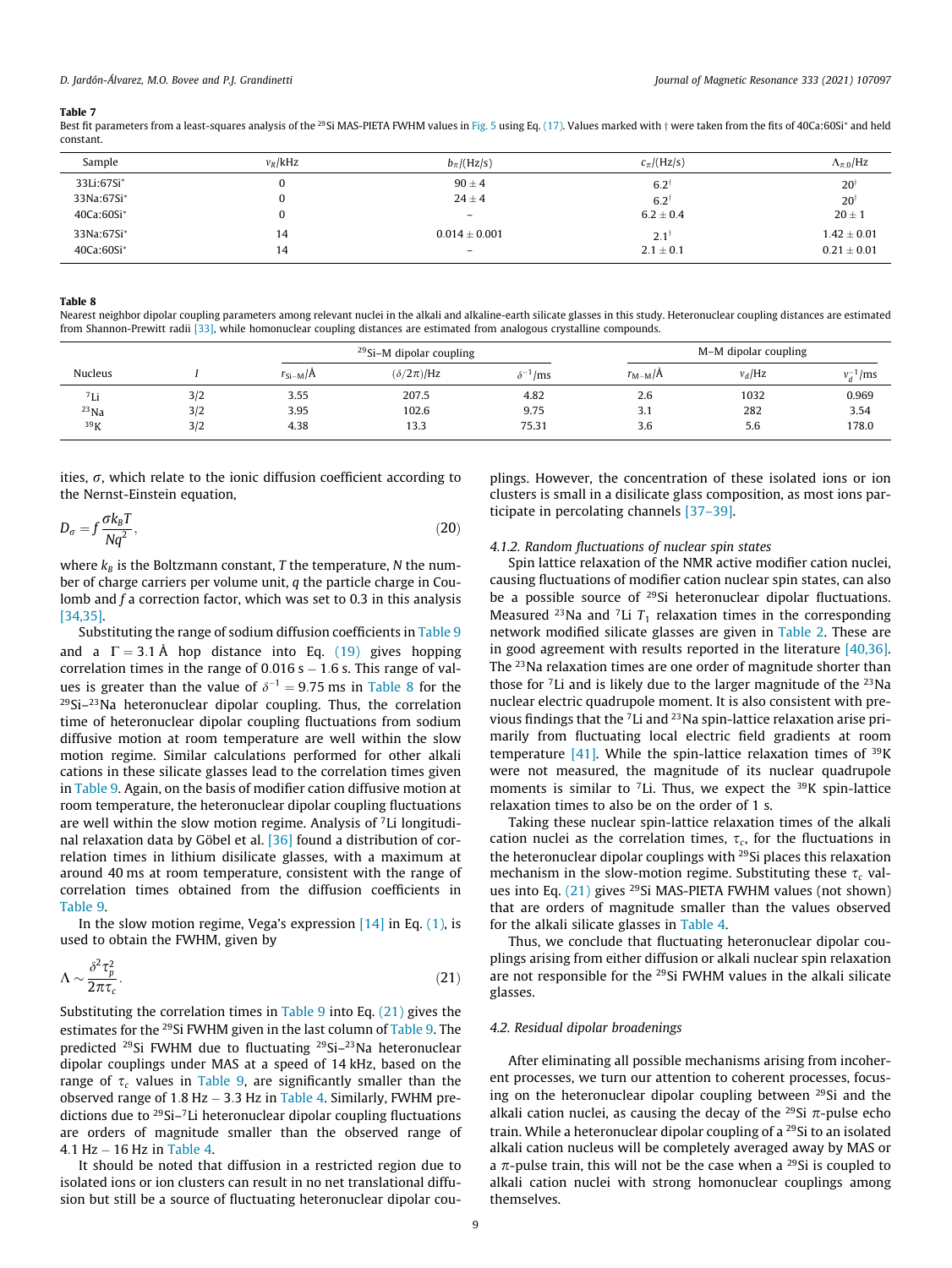<span id="page-9-0"></span>Correlation time,  $\tau_c$ , estimates for the modifier cations interstitial jumps based on ionic diffusion coefficients D of disilicate glasses. Here, D<sup>\*</sup> refers to diffusion coefficients obtained from tracer diffusion measurements, and  $D<sub>a</sub>$  is calculated from electrical conductivity measurements. Diffusion data is taken from Handbook of Glass Properties [\[34\]](#page-11-0) by Doremus. The  $\Lambda_{\text{MAS}}$  values are estimated using Eq. [\(21\)](#page-8-0) at a spinning speed of 14 KHz.

| М     | $D^*/(cm^2/s)$        | $D_{\sigma}/(\text{cm}^2/\text{s})$ | $\Gamma/\Lambda$ |                  | $\Lambda_{\rm MAS}$   |
|-------|-----------------------|-------------------------------------|------------------|------------------|-----------------------|
| x:    | $10^{-15}$            | $10^{-14} - 10^{-15}$               | 2.6              | $1$ ms-113 ms    | $0.31$ mHz $-3.2$ mHz |
| $Na+$ | $10^{-15} - 10^{-16}$ | $10^{-14} - 10^{-15}$               | २<br>ه.د         | $16$ ms- $1.6$ s | 5.3 µHz-530 µHz       |
| $L^+$ | $10^{-15}$            | $10^{-15}$                          | 3.6              | $216$ ms         | $0.66$ nHz            |

Maricq and Waugh [\[12\]](#page-10-0) recognized that a three spin system,  $S-I_1-I_2$ , has a rotating-frame Hamiltonian that does not commute with itself at all times under MAS or a  $\pi$ -pulse train; and showed that this homogeneous interaction will not fully average away at finite MAS or  $\pi$ -pulse rates. Using Average Hamiltonian Theory (AHT), Maricq and Waugh further showed that the FWHM of the S spin under MAS will decrease linearly with decreasing MAS period. This is consistent with our observations of the <sup>29</sup>Si MAS-PIETA FWHM values as a function of rotor period in [Fig. 4](#page-6-0).

In the case of static samples, our observation is that the <sup>29</sup>Si PIETA FWHM values decrease linearly with decreasing  $\pi$ -pulse spacing as indicated by the best-fit solid lines in [Fig. 5](#page-7-0)A for the 33Li:67Si<sup>\*</sup> composition at longer  $2\tau_1$  spacings. This result, however, is inconsistent with a simple AHT explanation which ignores finite pulse effects and predicts that both the zeroth- and firstorder AHT contributions vanish in any symmetric sequence, i.e.,  $\hat{H}(0+t) = \hat{H}(\tau_p - t)$  [\[42,43\]](#page-11-0), which is the case for a  $\pi$ -pulse train leading up to the acquisition of even echoes. In this situation, the leading (second-order) contribution in the AHT expansion predicts that the FWHM is proportional to  $(2\tau)^2$ . However, a best fit of the <sup>29</sup>Si PIETA FWHM values of the  $33Li:67Si^*$  composition in [Fig. 5A](#page-7-0) to a  $(2\tau)^2$  dependence, i.e.,

$$
\Lambda_{\pi}(2\tau_1) = b_{\pi}(2\tau_1)^2 + \frac{c_{\pi}}{2\tau_1} + \Lambda_{\pi,0},
$$
\n(22)

shown as a dashed line, gives worse agreement than the  $2\tau$  dependence. We speculate that finite  $\pi$  pulse widths ( $\sim$  15 µs) and rf inhomogeneities spoil the averaging symmetry of the  $\pi$ -pulse train and lead to a reintroduction of the zeroth-and first-order AHT con-tributions [\[44\].](#page-11-0) Additionally, the shifting phase between adjacent  $\pi$ pulses in the PIETA sequence, instead of the unchanging  $\pi$  pulse phases in CPMG, may further lead to this loss of averaging symmetry. In either case, we would expect that these effects should diminish with shorter  $\pi$  pulse lengths at higher rf field strengths.

In the case of MAS, our observation is that the 29Si MAS-PIETA FWHM values decrease linearly with decreasing  $\pi$ -pulse spacing as observed in the best-fit solid line for the 33Na:67Si\* composi-tion in [Fig. 5B](#page-7-0) at longer  $2\tau_1$  spacings. The combined effect of MAS and a  $\pi$ -pulse train can be analyzed using a second averaging approach  $[43]$ . In this approach, the first average is calculated over the shorter rotor period, and the second average is calculated over the longer  $\pi$ -pulse period. While this approach predicts that residual heteronuclear dipolar coupling goes to zero in the simple case of the  $S - I_1 - I_2$  system, this will not be true when the heteronuclear dipolar coupling is to a bath of homonuclear coupled nuclei [\[45,46\]](#page-11-0). Unfortunately, a second average calculation in the latter case is particularly challenging. Prior to Maricq and Waugh, Kesse-meier and Norberg [\[47\]](#page-11-0) found a linear dependence of the transverse magnetization decay with the spinning speed in a spin system of  $31P$  nuclei coupled to a bath of  $27$ Al. A linear dependence on MAS speeds has also been observed in proton linewidths [\[48,49\]](#page-11-0), and has also been found to affect the coherence lifetime of <sup>29</sup>Si through a train of  $\pi$  pulses during MAS [\[50,51\].](#page-11-0) Similarly, Hahn echoes and, more practically, a  $\pi$ -pulse train are also known to refocus these interactions with increasing efficiency for decreasing  $\pi$ -pulse spacing [\[52\]](#page-11-0). Thus, our findings that the reduction in the <sup>29</sup>Si FWHM of the echo train of  $O<sup>3</sup>$  sites in the silicate glasses with increasing MAS and  $\pi$ -pulse train rates, as measured in this study, are consistent with previous work. At the fastest spinning speeds, the <sup>29</sup>Si FWHM values approach the values measured in the calcium silicate glass where relaxation is mainly mediated by the presence of paramagnetic impurities.

# 4.3. J couplings

The ability to measure  $J$  couplings accurately will require  $^{29}$ Si MAS-PIETA FWHM values that are, ideally, an order of magnitude smaller than the *J* coupling, i.e., a FWHM of  $\sim$  0.5 Hz, which is twice the width introduced by paramagnetic impurities. Based on the results of this study, it is possible to measure J coupling distributions using moderate MAS speeds in all alkali silicate glasses except the lithium silicates, where MAS speeds above 100 kHz would be needed to obtain a FWHM of 1.5 Hz. Additionally, we note that the intercepts for the sodium and lithium silicate glasses in [Table 6](#page-6-0) would suggest FWHM lower limits of  $\Lambda_{\text{MAS}} = 1.3$  Hz and  $\Lambda_{\text{MAS}} = 1.1$  Hz, respectively, highlighting the importance of avoiding paramagnetic impurities for an accurate determination of J couplings.

Finally, we turn our attention to the geminal  $2J_{Si-O-Si}$  couplings in [Table 3](#page-4-0), noting that there is a decrease by over a factor of two in the mean  $\frac{2}{J_{\text{Si}-\text{O-Si}}}$  values in going from pure silica, i.e., all  $Q^4 - Q^4$ linkages, to the network modified silicate glasses, i.e., from 12.5 Hz to  $\sim$  4 to 5 Hz. From first-principles DFT calculations on model disilicate clusters, Srivastava et al. [\[5\]](#page-10-0) found that the geminal  $2J_{Si-O-Si}$  coupling across a <sup>29</sup>Si-O-<sup>29</sup>Si linkage approximately follows

$$
^{2}J_{Si-O-Si} \propto a_{Si_{i}}^{2}a_{Si_{j}}^{2}a_{O}^{4} = \left(a_{Si_{i}}^{2}a_{O}^{2}\right)\left(a_{Si_{j}}^{2}a_{O}^{2}\right),\tag{23}
$$

where  $(a_{\rm Si_{i}}^2a_{\rm O}^2)$  and  $(a_{\rm Si_{j}}^2a_{\rm O}^2)$  are the products of the s-character of the valence hybrid-type orbitals (HTO) associated with the  $Si^{(i)}$ –O and  $Si<sup>(j)</sup>$ –O bonds across  $Si<sup>(i)</sup>$ –O-Si $<sup>(j)</sup>$  linkage, respectively.</sup>

In a  $Q<sup>4</sup>$  environment, the s-character of each of the four valence HTOs on silicon is 25% as all Si–O bonds have the same length. For silicon in a  $Q^3$  environment, however, the Si-O bond with a nonbridging oxygen (NBO) is shorter than the other three Si–O bonds with bridging oxygens (BO) [\[19,39\].](#page-11-0) This shortening of the Si-NBO bond leads to a corresponding increase in its silicon HTO scharacter above 25% and a correlated s-character decrease below 25% in the remaining three silicon HTOs involving the Si–BO—the sum of the four s-characters must remain 100%. Thus, the observed decrease in  $2J_{Si-O-Si}$  in the network-modified silicate glasses relative to silica glass is not surprising as this decrease in the scharacter of the Si–BO HTO with the addition of each NBO in a  $Q^n$  environment leads to a decrease in the  $2J_{Si-O-Si}$  coupling through the Si–BO bonds as n decreases from 4.

It is noteworthy that the larger variance in the J coupling distributions of the alkaline earth silicate glasses is consistent with greater structural disorder from network modifier cations of high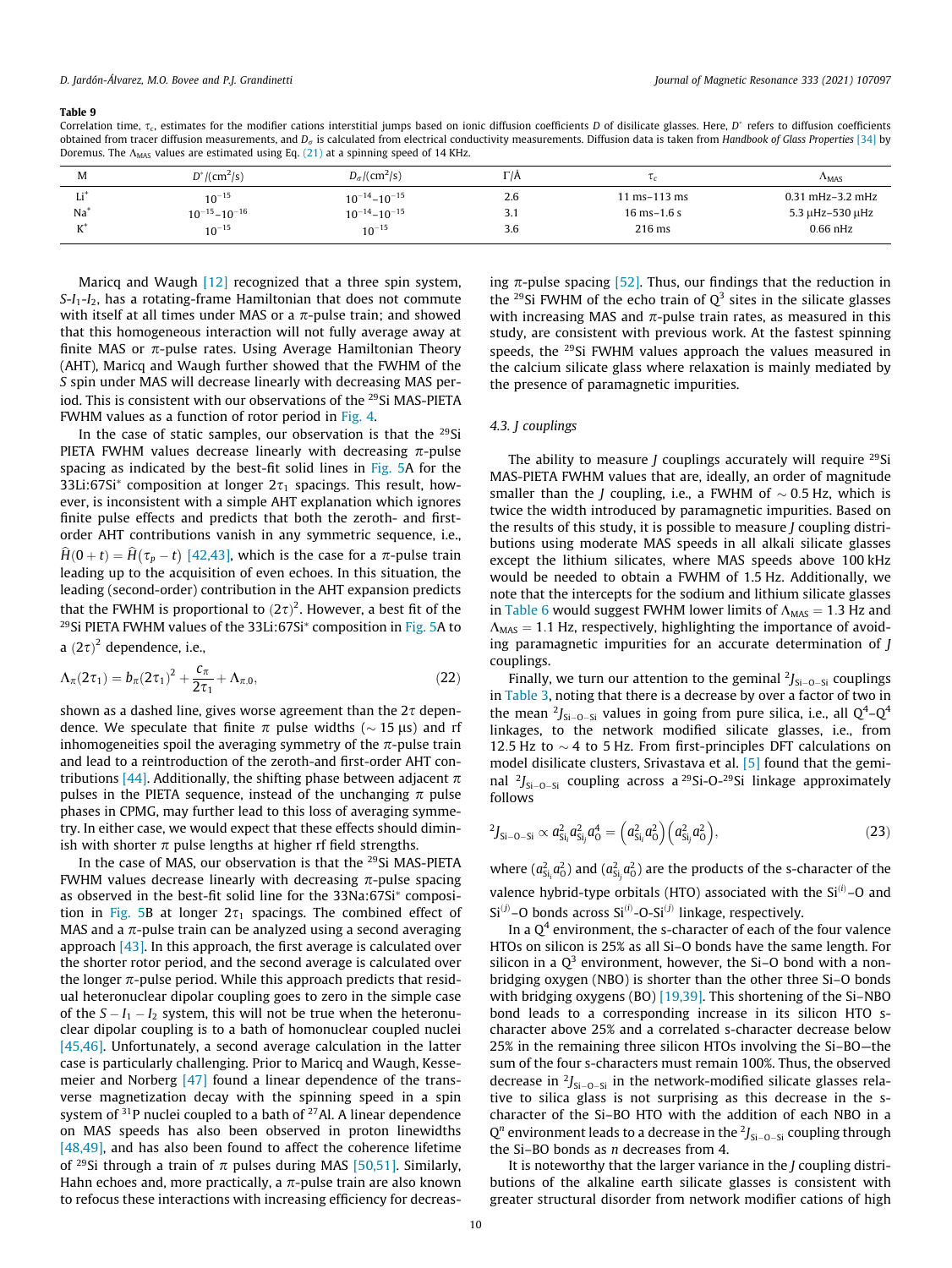<span id="page-10-0"></span>cation potential. That is, the modifier cations  $Ca^{2+}$  and  $Ba^{2+}$  lead to an increase in the disproportionation reactions

$$
2Q^n \rightleftharpoons Q^{n-1} + Q^{n+1},\tag{24}
$$

and

$$
2Q^0 \rightleftharpoons 2Q^1 + Q^{2-}, \tag{25}
$$

in the melt from which the glass was formed and therefore more disorder is expected in the types of anionic species present in the glass [\[53–55,32,32,19\].](#page-11-0)

# 5. Conclusions

We have found that the nuclear spin characteristics of modifier cations in silicate glasses play a significant role in determining 29Si MAS-PIETA coherence lifetimes, causing orders of magnitude changes depending on the modifier cation identity. In glass compositions with abundant NMR active nuclei, such as the alkali silicate glasses, we show that the 29Si MAS-PIETA coherence lifetime is dominated by coherent dephasing due to residual heteronuclear dipolar couplings. In this case, we observe a near-linear decrease in the residual broadenings with increasing MAS speed and  $\pi$ pulse train rate, although rf inhomogeneities often limit  $\pi$ -pulse trains as an effective averaging technique at the higher  $\pi$ -pulse train rates. With increasing MAS speeds the residual <sup>29</sup>Si heteronuclear dipolar couplings in the alkali silicate glasses are eventually removed, leaving the <sup>29</sup>Si MAS-PIETA coherence lifetimes limited by incoherent dephasing due to paramagnetic impurities. In glass compositions dilute in NMR active nuclei, such as the alkaline earth silicate glasses, the <sup>29</sup>Si MAS-PIETA coherence lifetimes are considerably longer and limited only by incoherent dephasing due to paramagnetic impurities. In this case, the coherence lifetimes are generally unaffected by increasing MAS speed beyond a low threshold speed of a few hundred hertz needed to remove homonuclear 29Si-29Si dipolar couplings. In all glass compositions in this study, any incoherent dephasing due to diffusive motion of network modifier cations or nuclear relaxation of alkali cations at room temperature is shown to be an inefficient <sup>29</sup>Si relaxation mechanism.

With sufficient reduction of residual heteronuclear dipolar couplings, the 29Si MAS-PIETA signal can be analyzed to obtain the  $^{2}I_{Si-O-Si}$  coupling distribution [2]. We measured the geminal  $^{2}J_{\rm Si-O-Si}$  coupling distribution parameters in the sodium, potassium, calcium, and barium silicate glasses from the J-modulation of the  $29$ Si PIETA signal. It was not possible to detect any *J* modulation in the lithium silicate glass due to its short 29Si coherence lifetime at the MAS rates (14 kHz) used in this study. Our results suggest, however, that it may be possible to measure geminal  $2J_{\text{Si}-O-Si}$  couplings in lithium silicate glass at MAS speeds approaching 100 kHz.

In short, a combination of high-power rf pulses and fast magicangle spinning can eliminate residual heteronuclear dipolar couplings to other abundant NMR active nuclei, enabling (1) greater 29Si NMR sensitivity enhancements in silicate glasses using CPMG and (2) more accurate measurements of  $^{29}Si$  *J* couplings in network modified silicate glasses [15,2]. Conversely, differential <sup>29</sup>Si MAS-PIETA coherence lifetimes arising from residual heteronuclear dipolar couplings at slower MAS speeds can also serve as sensitive probes of variations in the local environment around silicon.

# Data Availability Statement

The experimental CSDM-compliant [\[56\]](#page-11-0) datasets that support the findings of this study are openly available in Zenodo at <http://doi.org/10.5281/zenodo.5541736>, reference number [\[57\].](#page-11-0)

# Declaration of Competing Interest

The authors declare that they have no known competing financial interests or personal relationships that could have appeared to influence the work reported in this paper.

# Acknowledgements

The authors thank Matthias Ernst for helpful discussions. This material is based upon work supported by the Chemical Measurement and Imaging program in the National Science Foundation Division of Chemistry under Grant No. CHE-1807922 (with partial co-funding from the Ceramics program in the Division of Materials Research).

# Appendix A. Supplementary material

Plots of the experimental <sup>29</sup>Si static and MAS spectra of all glass compositions in this study and tables of the experimental NMR acquisition parameters. Supplementary data associated with this article can be found, in the online version, at [https://doi.org/10.](https://doi.org/10.1016/j.jmr.2021.107097) [1016/j.jmr.2021.107097.](https://doi.org/10.1016/j.jmr.2021.107097)

# References

- [1] D.J. Srivastava, P.J. Grandinetti, Statistical learning of NMR tensors from 2D isotropic/anisotropic correlation nuclear magnetic resonance spectra, J. Chem. Phys. 153 (2020) 134201, <https://doi.org/10.1063/5.0023345>.
- [2] D. Srivastava, J. Baltisberger, P. Florian, F. Fayon, R. Shakhovoy, M. Deschamps, N. Sadiki, P. Grandinetti, Correlating structural distributions in silica glass with two-dimensional j-resolved spectroscopy, Phys. Rev. B 9867 (2018), [https://](https://doi.org/10.1103/PhysRevB.98.134202) [doi.org/10.1103/PhysRevB.98.134202](https://doi.org/10.1103/PhysRevB.98.134202), 134202-1–18.
- [3] N.M. Trease, T.M. Clark, P.J. Grandinetti, J.F. Stebbins, S. Sen, Bond length-bond angle correlation in densified silica-results from 17O NMR spectroscopy, J. Chem. Phys. 146 (2017) 184505, <https://doi.org/10.1063/1.4983041>.
- [4] M. Eden, NMR studies of oxide-based glasses, Annu. Rep. Prog. Chem., Sect. C: Phys. Chem. 108 (2012) 177–221, <https://doi.org/10.1039/C2PC90006H>.
- [5] D.J. Srivastava, P. Florian, J.H. Baltisberger, P.J. Grandinetti, Correlating geminal  $^{2}J_{Si-O-Si}$  couplings to structure in framework silicates, Phys. Chem. Chem. Phys. 20 (2018) 562–571, <https://doi.org/10.1039/C7CP06486A>.
- [6] J. Waugh, Sensitivity in Fourier transform NMR spectroscopy of slowly relaxing systems, J. Mol. Spectrosc. 35 (1970) 298–305, [https://doi.org/10.1016/0022-](https://doi.org/10.1016/0022-2852(70)90205-5) [2852\(70\)90205-5.](https://doi.org/10.1016/0022-2852(70)90205-5)
- [7] A. Allerhand, D.W. Cochran, Carbon-13 Fourier-transform nuclear magnetic resonance. i. Comparison of a simple spin-echo procedure with other methods, Am. Chem. Soc. 92 (1970) 4482-4484, <https://doi.org/10.1021/ja00717a071>.
- [8] N.M. Szeverenyi, A. Bax, G.E. Maciel, Magic-angle hopping as an alternative to magic-angle spinning for solid-state NMR, J. Magn. Reson. 61 (1985) 440, [https://doi.org/10.1016/0022-2364\(85\)90184-2](https://doi.org/10.1016/0022-2364(85)90184-2).
- [9] T. Vosegaard, F.H. Larsen, H.J. Jakobsen, P.D. Ellis, N.C. Nielsen, Sensitivityenhanced multiple-quantum MAS NMR of half-integer quadrupolar nuclei, J. Am. Chem. Soc. 119 (38) (1997) 9055-9056, https://doi.org [10.1021/ja971355u](https://doi.org/10.1021/ja971355u).
- [10] D. Jardón-Álvarez, M.O. Bovee, J.H. Baltisberger, P.J. Grandinetti, Natural abundance 17O and 33S nuclear magnetic resonance spectroscopy in solids achieved through extended coherence lifetimes, Phys. Rev. B 100 (2019), <https://doi.org/10.1103/PhysRevB.100.140103>, 140103-1–140103-5.
- [11] U. Haeberlen, J.S. Waugh, Spin-lattice relaxation in periodically perturbed systems, Phys. Rev. 185 (1969) 420–429, [https://doi.org/10.1103/](https://doi.org/10.1103/PhysRev.185.420) hysRev.185.420.
- [12] M.M. Maricq, J.S. Waugh, NMR in rotating solids, J. Chem. Phys. 70 (1979) 3300, [https://doi.org/10.1063/1.437915.](https://doi.org/10.1063/1.437915)
- [13] P. Schanda, M. Ernst, Studying dynamics by magic-angle spinning solid-state NMR spectroscopy: Principles and applications to biomolecules, Prog. NMR Spect. 96 (2016) 1–46, <https://doi.org/10.1016/j.pnmrs.2016.02.001>.
- [14] A.J. Vega, Relaxation in spin-echo and spin-lock experiments, J. Magn. Reson. 65 (1985) 252–267, [https://doi.org/10.1016/0022-2364\(85\)90006-X.](https://doi.org/10.1016/0022-2364(85)90006-X)
- [15] P. Florian, F. Fayon, D. Massiot, <sup>(2)</sup>J Si-O-Si scalar spin-spin coupling in the solid state: Crystalline and glassy wollastonite CaSiO<sub>3</sub>, J. Phys. Chem. C 113 (2009) 2562–2572, <https://doi.org/10.1021/jp8078309>.
- [16] J.H. Baltisberger, B.J. Walder, E.G. Keeler, D.C. Kaseman, K.J. Sanders, P.J. Grandinetti, Phase incremented echo train acquisition in NMR spectroscopy, J. Chem. Phys. 136 (2012), <https://doi.org/10.1063/1.4728105>, 211104-1–4.
- [17] E.A. Porai-Koshits, Genesis of concepts on structure of inorganic glasses, J. Non-Cryst. Solids 123 (1990) 1–13, [https://doi.org/10.1016/0022-3093\(90\)](https://doi.org/10.1016/0022-3093(90)90767-G) [90767-G](https://doi.org/10.1016/0022-3093(90)90767-G).